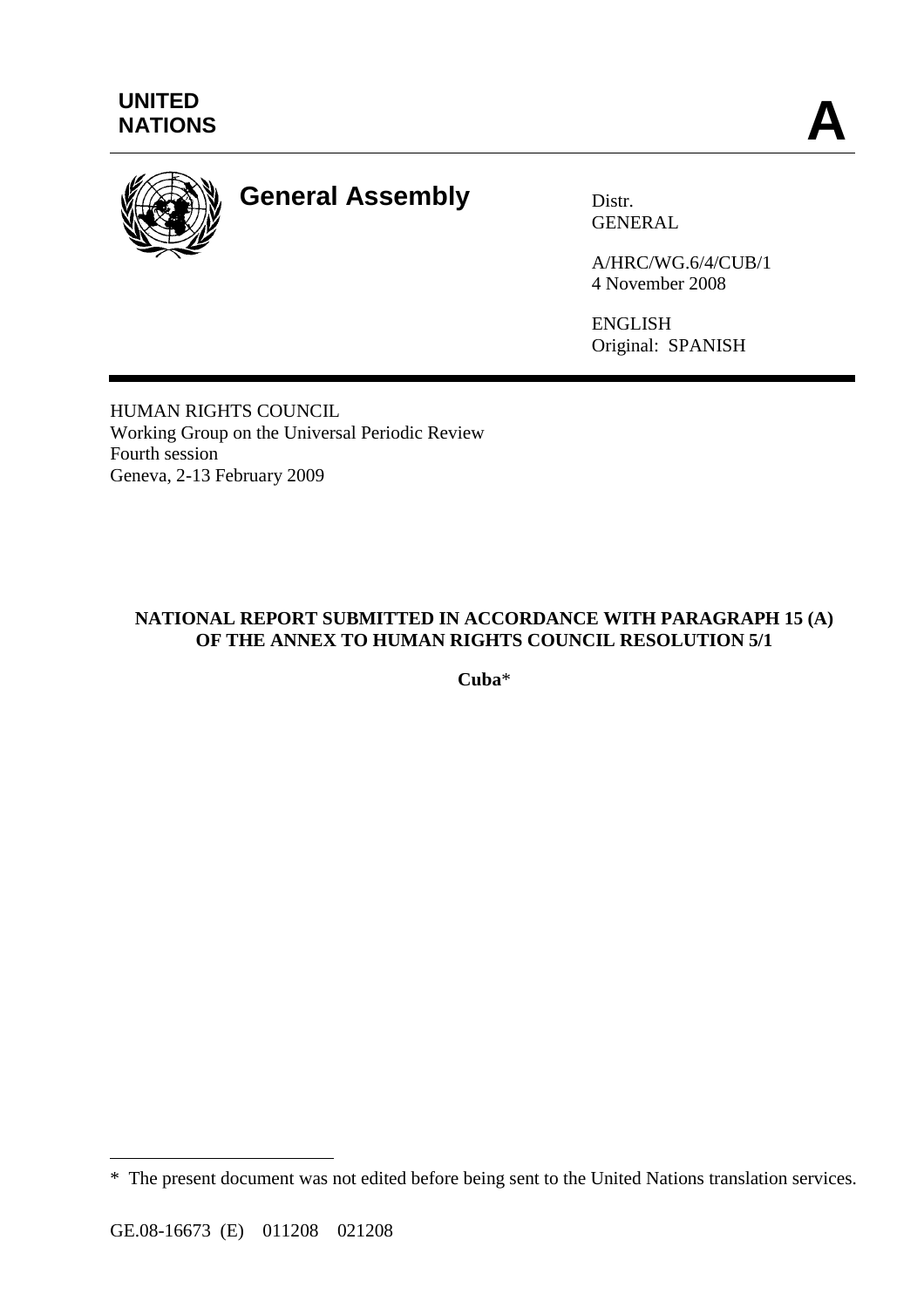## **CONTENTS**

| L.         |                                                   | 3              |
|------------|---------------------------------------------------|----------------|
| $\Pi$      |                                                   | 3              |
| <b>III</b> |                                                   | $\overline{4}$ |
| $IV_{-}$   |                                                   | 6              |
| V.         |                                                   | 8              |
| VL.        |                                                   | 11             |
| VII.       |                                                   | 14             |
| VIII.      |                                                   | 15             |
| $IX_{-}$   | <b>CUBA'S COOPERATION WITH THE UNITED NATIONS</b> | 17             |
| $X_{-}$    |                                                   | 18             |
| XI.        |                                                   | 20             |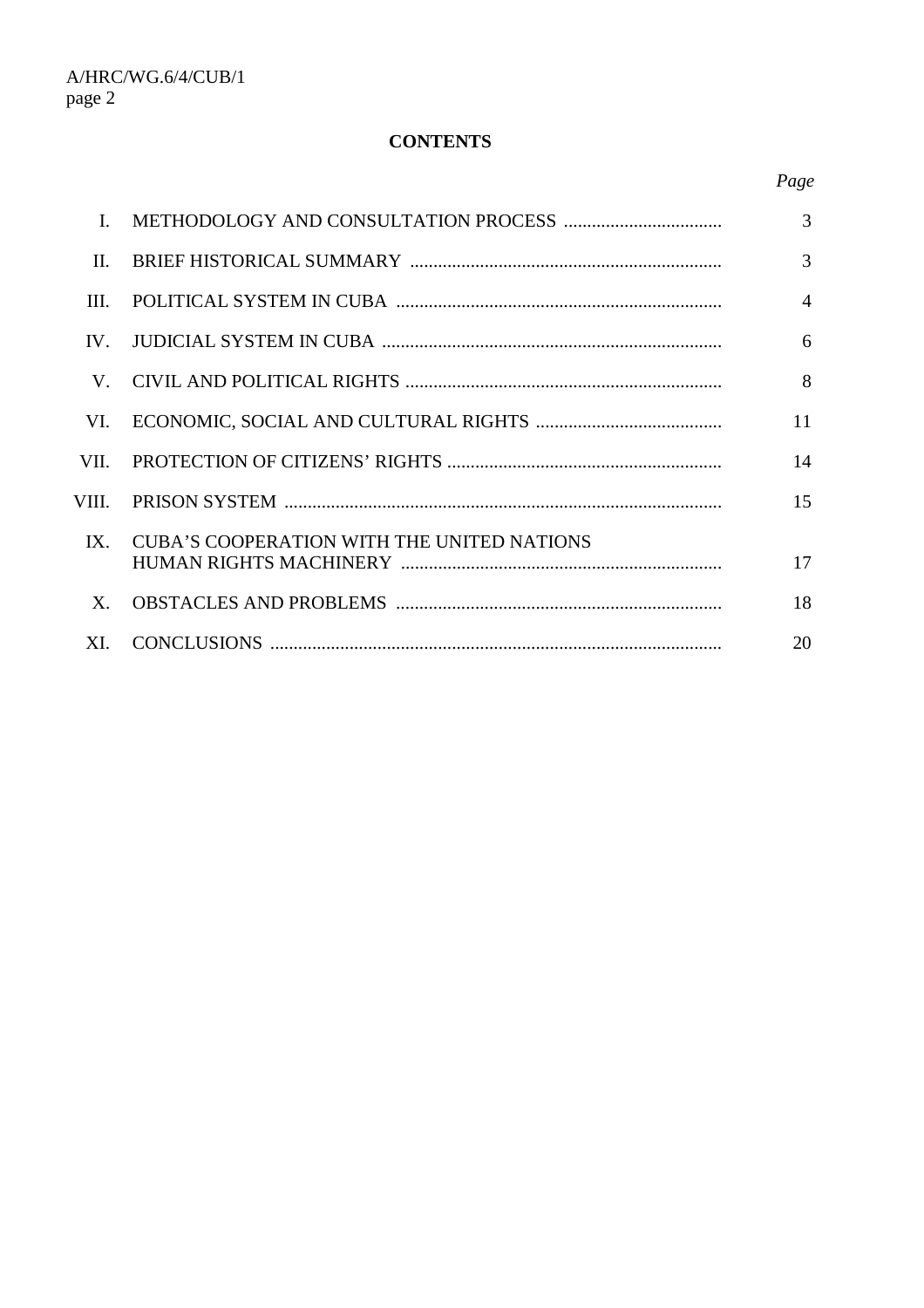## **I. METHODOLOGY AND CONSULTATION PROCESS**

1. This report is the outcome of a process involving a large number of ministries and Government and State institutions, Parliament, more than 300 non-governmental organizations (NGOs) and other concerned bodies. The Ministry of Foreign Affairs coordinated the national group set up to conduct the process of broad and inclusive consultation that led to the adoption of this document.

2. The scope of this report does not extend to the territory illegally occupied by the United States naval base at Guantanamo, where the Cuban people is deprived of sovereignty and within whose bounds the universally reviled centre of arbitrary detention and torture has been installed.

### **II. BRIEF HISTORICAL SUMMARY**

3. With the triumph of the Revolution on 1 January 1959, the Cuban people achieved true independence and were able to create the conditions for full and universal enjoyment of all human rights. The profound economic, political and social changes undertaken made it possible to do away with the structural injustices inherited from colonial and neocolonial rule in Cuba. The foundations of a democratic, fair, inclusive, equitable and compassionate society were laid and continuous progress has been made.

4. When the Revolution triumphed, Cuba found itself in a state of total and absolute dependence on the United States, underdevelopment, corruption, political and administrative fraud, chronic malnutrition, arbitrary detention, torture, disappearances and extrajudicial executions, illiteracy, neglected and inadequate health services, widespread poverty, discrimination against women, and racism. In short, the absolute negation of individual and collective rights.

5. The Cuban people, by its sovereign will, established a political, economic and social system, as enshrined in the 1976 Constitution. It did so in the light of the failure of successive models and prescriptions imposed by the powers that had dominated Cuba. It had suffered humiliating experiences: military interventions and constant interference by the United States, the pernicious impact of clearly unfair free trade agreements and the collapse of the so-called liberal bourgeois democracy. The Governments of the United States, with the connivance of the dependent and corrupt Cuban oligarchy, imposed brutal dictatorships to prevent the Cuban people from exercising their right to self-determination.

6. The Cuban people embarked on its project of freedom, solidarity and social justice in the face of a policy of intense hostility, aggression and blockade on the part of successive United States administrations. Cuba has suffered the adverse effects of economic warfare, mercenary invasion and terrorist attack by the United States.

7. Cuba has undergone and continues to undergo a process of permanent and profound change as it works to improve the socialist system endorsed and built up by its people, and strives to create a society that is ever fairer, freer, more independent, more compassionate, more equal and more productive, that ensures sustained economic growth and sustainable development and that develops as far as is humanly possible the democratic nature of its institutions, laws, policies and programmes, which are clearly people-oriented and inclusive in nature.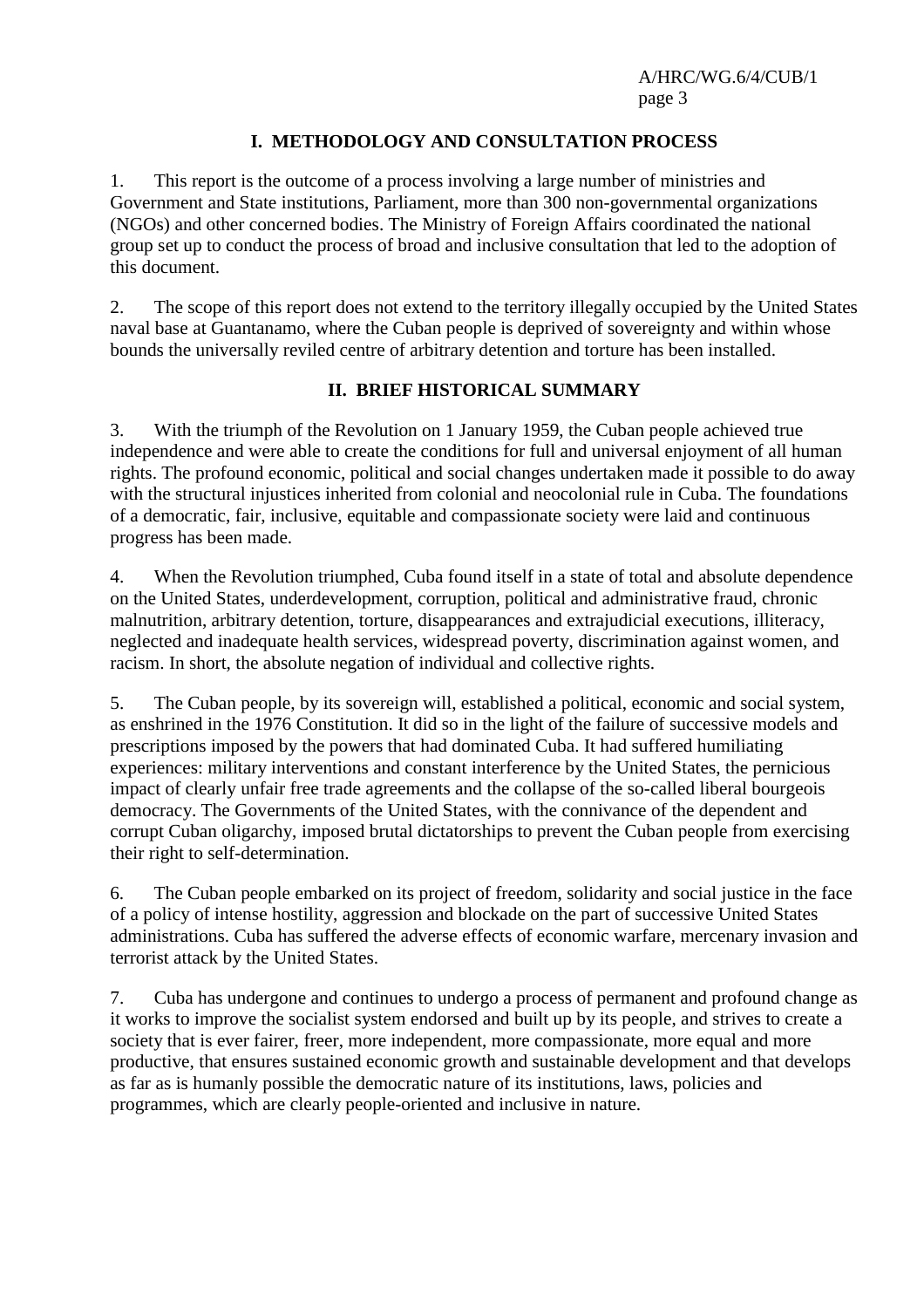## **III. POLITICAL SYSTEM IN CUBA**

8. Cuba's democratic system is based on the principle of "government of the people, by the people and for the people". The Cuban people participate in the exercise and active control of Government through its political and civil institutions and in the framework of its laws.

9. Cuba is an independent and sovereign socialist state of workers, organized with all and for the good of all as a united and democratic republic, for the enjoyment of political freedom, social justice, individual and collective well-being and human solidarity.

10. Sovereignty is vested in the people, from whom all the power of the State originates. That power is exercised directly or through the people's assemblies and other State bodies that derive their authority from those assemblies.

11. The Cuban political system is the expression of the will of its people. It is a truly Cuban undertaking, based on its rich history of struggle for equality and solidarity between men and women, for independence, sovereignty, non-discrimination, unity, participation, people's power and social justice.

12. In 1976 the socialist Constitution was approved in a general referendum with a turnout of 98 per cent of all voters, 97.7 per cent of whom voted in favour. This made it possible to consolidate Cuba's institutional framework with the creation, among other things, of the organs of People's Power.

13. In 1992 a reform of the Constitution and of the Cuban electoral system consolidated the system's democratic foundations and made possible, among other things, the direct election of deputies to the National Assembly and of delegates to provincial assemblies by secret ballot. The high turnout in elections attests to Cubans' overwhelming support for their political system.**<sup>1</sup>** The Constitution was again amended in 2002, with the votes of more than 8 million Cubans, thereby reaffirming, by the will of the overwhelming majority of the people, the socialist nature of the Cuban Revolution.

14. The apparatus of the Cuban State is made up of legislative, executive, administrative, judicial, fiscal, control and defence bodies. Each group of bodies has a specific function in the apparatus of power.

15. The People's National Assembly, a single-chamber representative body, is the supreme organ of State power. It represents and expresses the sovereign will of the whole people, as established in article 69 of the Constitution. It is the only body in Cuba with constituent and legislative power.

16. The Council of State is the body of the People's National Assembly that represents it in the period between sessions, executes its resolutions and performs other duties assigned by the Constitution. For national and international purposes it represents the Cuban State at the highest level.

17. The Council of Ministers is the highest-ranking executive and administrative body and constitutes the Government of the Republic.

18. The National Defence Council is constituted and prepared during peacetime to lead the country in war conditions or during a war, a general mobilization or a state of emergency. The law regulates its organization and activities in accordance with article 101 of the Constitution.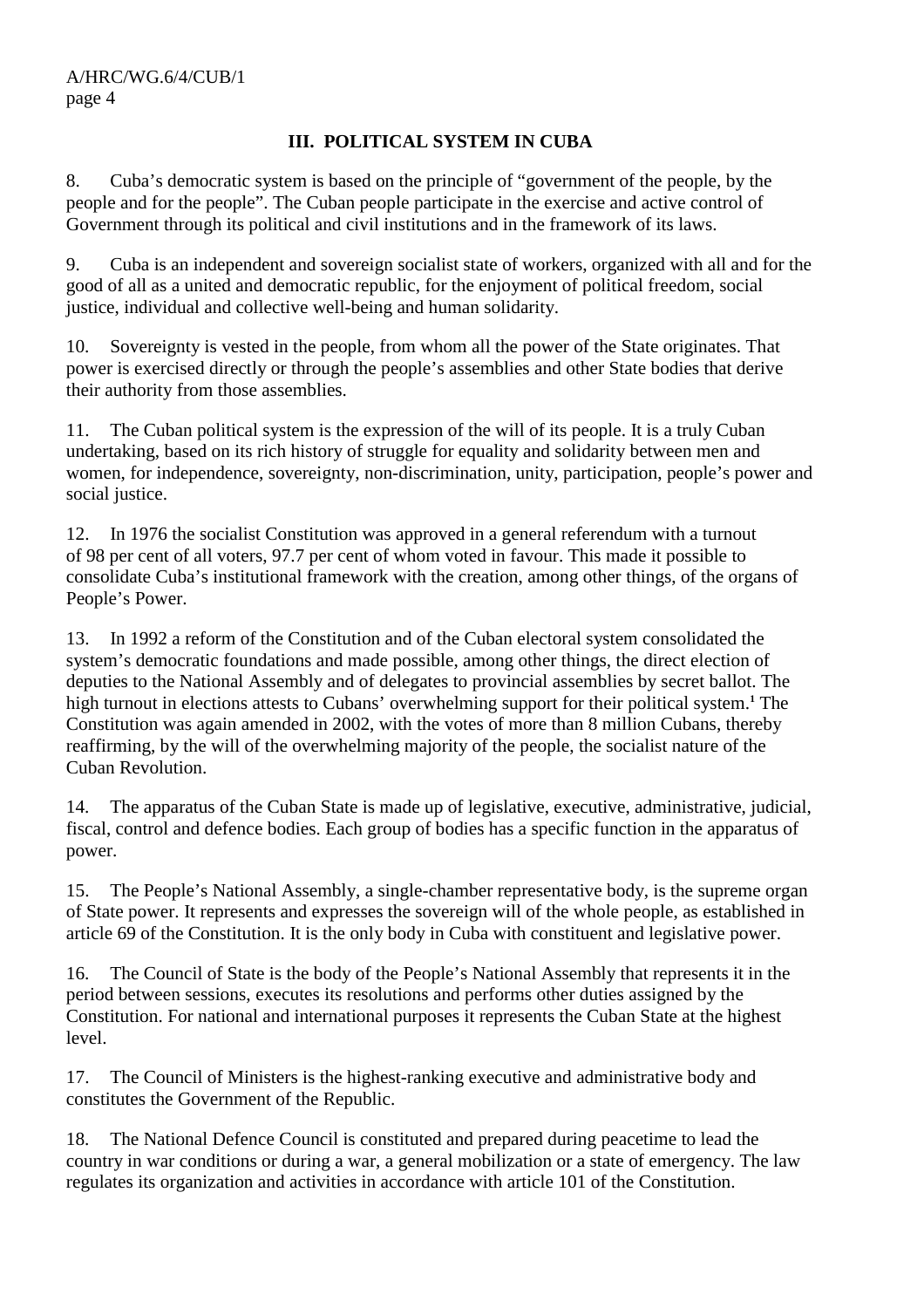19. The function of administering justice devolves from the people and is carried out on the people's behalf by the People's Supreme Court and the other courts that the law establishes.

20. The Office of the Attorney-General of the Republic is the State body whose primary responsibilities are to monitor and uphold legality and to institute criminal proceedings on behalf of the State.

21. The provincial and municipal people's assemblies set up in the political-administrative divisions into which the country is divided are the highest local organs of State power. They are invested with the highest authority for the exercise of State functions in their respective territories. There are 169 municipal assemblies, comprising 15,236 delegates, most of whom are not professionals and all of whom are elected by majority vote for a two and half year term.

22. The bodies of people's power are not the sole expression of democracy in Cuba. Other forms of direct democracy are encouraged, as well as a participatory culture, which includes social and grass-roots organizations representing the plurality of Cuban society. Important decisions are taken only when the broadest social consensus has been reached.

23. The Cuban State recognizes and encourages the grass roots and social organizations that have emerged from the historic struggles of its people, and which bring together various sectors of the population, represent their specific interests and involve them in the tasks of building, consolidating and defending society.

24. Basic features of the Cuban electoral system:

 (a) Public electoral rolls, with automatic, universal registration without charge for all citizens aged 16 and over who have the right to vote;

(b) Direct nomination of candidates at electoral assemblies;

(c) No discriminatory, lucrative and costly election campaigns;

(d) Transparency - the votes are counted publicly;

 (e) Requirement of majority support - more than 50 per cent of the valid votes cast are required in order to be elected;

 (f) The vote is free, equal and secret. All Cuban citizens have the right to vote and be elected, except as provided by law. Since there are no party lists, voters vote directly for the desired candidate;

 (g) All members of the representative bodies of State power are elected and may be re-elected;

 (h) All those elected are held accountable at regular intervals and are subject to recall at any time during their term of office;

- (i) Deputies and delegates are not paid to perform their duties;
- (j) High voter turnout 96.89 per cent in the 2008 National Assembly elections;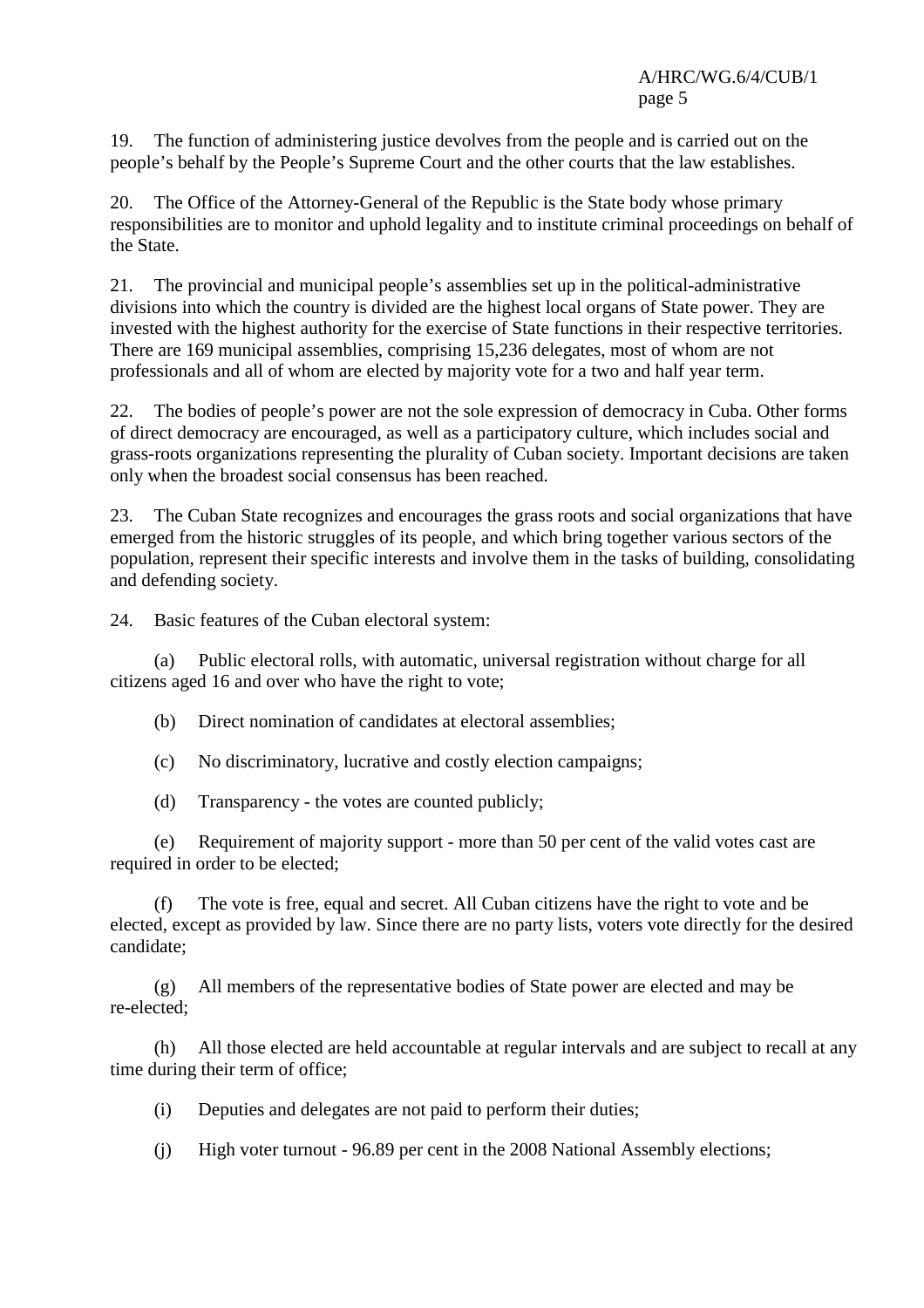(k) The Cuban Parliament is representative of the widest range of sectors of society. One deputy is elected for every 20,000 inhabitants or fraction greater than 10,000. All municipal territories are represented in the National Assembly. Up to 50 per cent of the deputies must be delegates from the constituencies and live in their constituency;

 (l) The National Assembly elects the Council of State and the Council president from among its deputies. The President of the Council of State is the Head of State and Head of Government. The Head of State and Government must go through two elections: first one for deputy and then one held in the National Assembly, also by free, secret, direct ballot;

 (m) The right to propose legislation rests with society as a whole and not only with deputies. Trade unions, student, women's and social organizations and individual citizens may propose laws, provided in the last case that the proposal has the support of at least 10,000 qualified voters;

 (n) Laws are put before the deputies and passed by majority vote. A law is not discussed in plenary until it is clear, following repeated consultation with deputies and taking their proposals into account, that there is a majority in favour of discussion and approval. In practice this process includes public participation in the analysis and discussion of strategic issues;

 (o) There are no political parties in an election; the role played by parties in other countries is taken by the people, either directly or through their representatives. The Communist Party plays no part in the electoral process but is the guarantor of its quality and transparency. It is not necessary to be a member of the Communist Party of Cuba in order to be nominated or elected. Of the 15,000 or more constituency delegates, 34.24 per cent are not members of the Communist Party. The people nominate and elect their local representatives. Deputies to the National Assembly and delegates to provincial assemblies are nominated by the delegates to municipal assemblies, after intensive consultations with social organizations.

25. Cuba does not claim to be a perfect society. The principal quality of Cuba's political system is its capacity for constant improvement as necessary to achieve full, genuine and systematic participation by the people in leading and directing society.

## **IV. JUDICIAL SYSTEM IN CUBA**

26. The Constitution of the Republic of Cuba is the supreme law and lays the political, economic and social foundations of the State and the Government. It sets forth the principles for the organization of State bodies and establishes citizens' basic rights, duties and guarantees and the obligation of compliance.

27. The Constitution establishes the principles of Cuba's electoral system and the procedure for complete or partial amendment of the Constitution. If such amendment relates to the composition and powers of the National Assembly or its Council of State, or to rights and duties enshrined in the Constitution, it also requires ratification by majority vote of citizens with electoral rights, in a referendum called for that purpose by the Assembly itself under article 137 of the Constitution.

28. The system of legal protection for human rights in Cuba is not confined to a description in the Constitution; human rights are duly developed and guaranteed in other substantive and procedural provisions. Acts, decree-laws, decrees, decisions of the Council of Ministers and resolutions of ministers and heads of the central organs of State, all establish benefits and supplement the principles, rights and duties established in the Constitution, which define the relationship between individual members of society and between individuals and the State.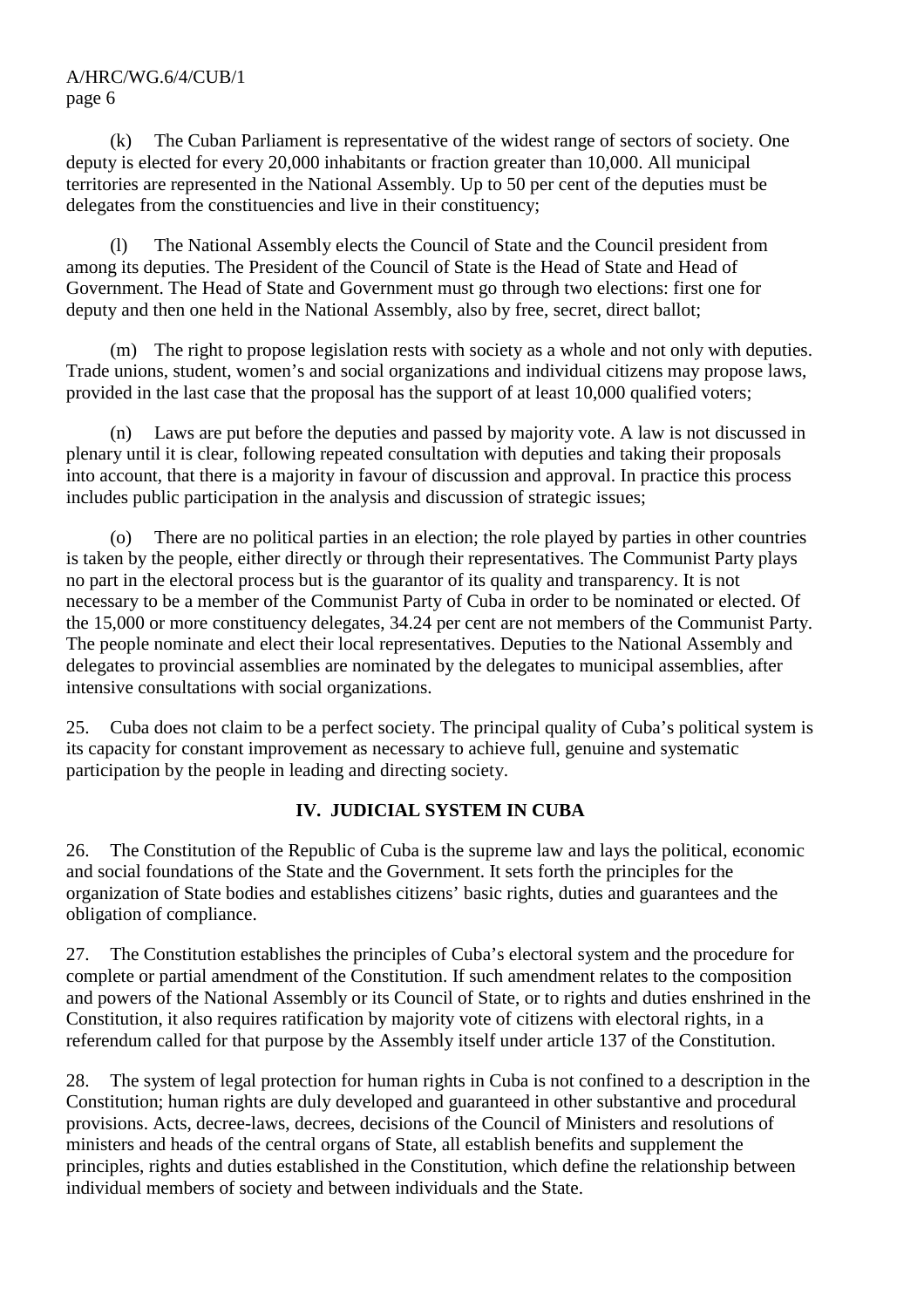29. Act No. 59 of 16 July 1987 (Civil Code), Act No. 49 of 28 December 1984 (Labour Code), Act No. 81 (Environment Act), Act No. 14 of 1977 (Copyright Act), Act No. 24 of 1979 (Social Security Act), Act No. 1289 of 1975 (Family Code), Act No. 16 of 1978 (Children and Youth Code), Act No. 62 of 1987 (Criminal Code), Act No. 7 of 1977, as amended by Decree-Law No. 241 of 26 September 2006 (Civil, Administrative, Labour and Economic Procedure Act), Act No. 5 of 1977 (Criminal Procedure Act) and other laws, all supplement and establish guarantees of the exercise of all human rights in Cuba. The international treaties signed in the name of the Cuban State or its Government, also form part of Cuba's legal order. Cuba has signed or ratified the major legally binding international human rights instruments.**<sup>2</sup>**

30. The bodies with judicial functions monitor and uphold legality by close surveillance to ensure compliance with the Constitution, the law and other legal provisions on the part of State agencies, financial and social institutions and citizens.

31. The judicial system, which is regulated in chapter XIII of the Constitution, on "Courts and the Prosecution Service", plays an essential role in protecting human rights. The system meets international standards, notably the decisions of the United Nations congresses on prevention of crime and the treatment of offenders and the Basic Principles on the Independence of the Judiciary, which establish, among other things, the principle of the collective and individual independence of judges, who, in their role as dispensers of justice, owe allegiance only to the law.

32. The Cuban State has institutionalized a system of independent bodies, headed by the Supreme Court, which are collegial bodies with a membership appropriate to their competence and which ensures broad popular participation in the administration of justice. The Cuban judicial system is based on the following principles:

 (a) The absolute independence of judges individually and of the entire court system in the administration of justice;

 (b) The popular dimension of justice, achieved mainly by opening up judicial functions to non-professional judges (lay judges), who sit alongside the professional judges;

(c) All judges, professional and non-professional, are elected;

(d) The absolute equality of all persons before the law;

 (e) Collegial courts for all acts of justice regardless of judicial instance or the nature of the case;

 (f) The presumption of innocence. Every accused person is innocent until proved otherwise. The burden of proof lies with the prosecution;

(g) All trials are public, except where provided by law;

(h) All court decisions are appealable in accordance with the law applicable in each case;

(i) Every accused person has the right to a defence.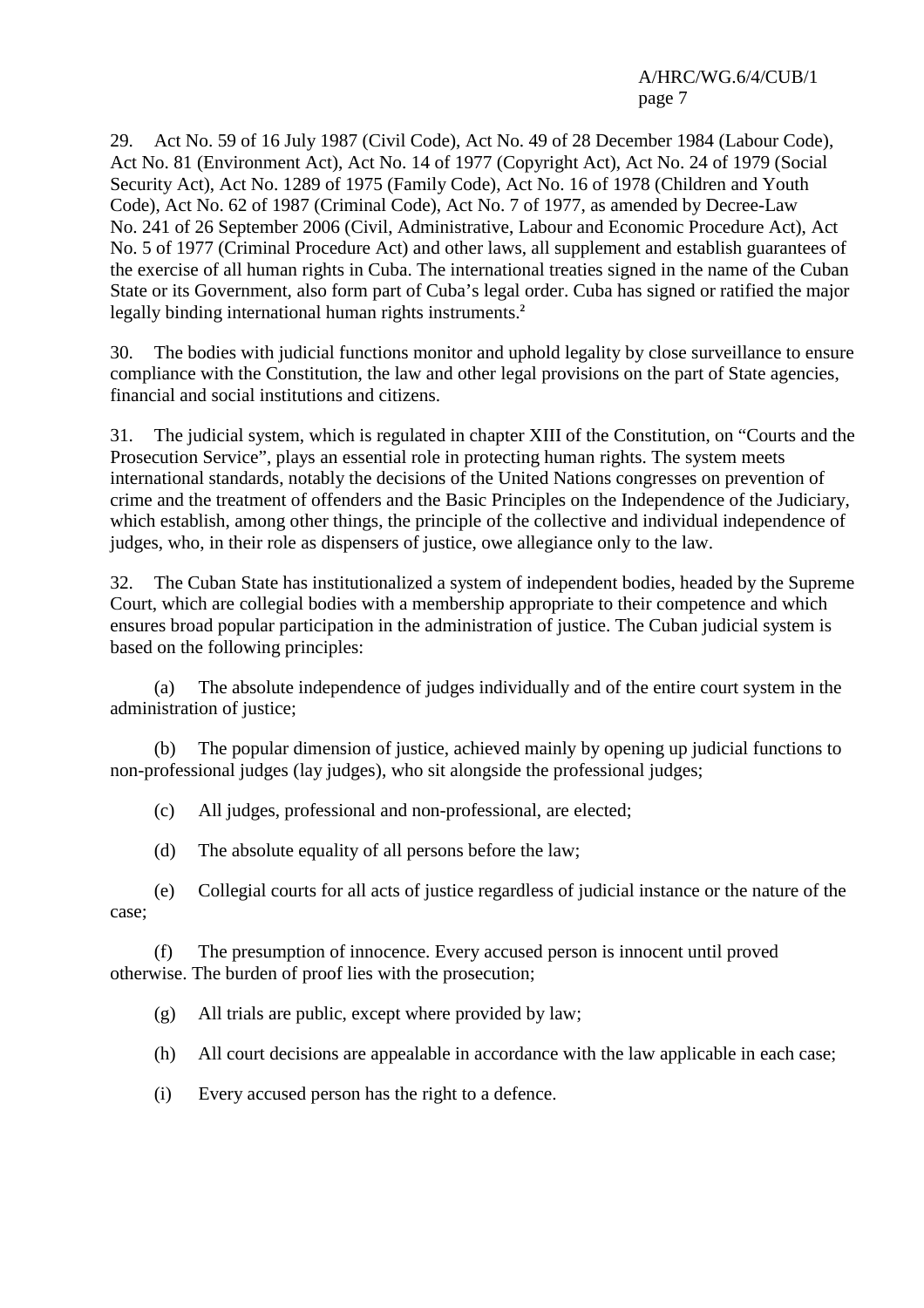## **V. CIVIL AND POLITICAL RIGHTS**

33. Chapter VII of the Constitution, on "Fundamental rights, duties and guarantees", basically sets forth the principles and guarantees of human rights and fundamental freedoms, which are in line with the rights contained in the Universal Declaration of Human Rights and the other international human rights instruments. These are complemented by other chapters of the Constitution and the provisions of ordinary law.

34. The rights and guarantees recognized in the Cuban legal system include the right to life, liberty and inviolability of the person and personal integrity; the right not to be tried or convicted except by a competent court under laws that existed prior to the offence and with the formalities and guarantees established by law; the right to a defence; the right not to be subjected to violence or coercion of any kind to be forced to testify; the retroactive application of criminal law where that is favourable to the accused; the obligation to observe the law; the obligation to comply with court judgements and other final decisions; and the monitoring and upholding of legality by the Attorney-General's Office.

35. The legal system is conceived as a form of protection for human rights, providing as it does a guarantee of the exercise of human rights and of the public safety demanded not only by international instruments but also by the Cuban people, whose enjoyment of that safety is one of its greatest achievements.

36. The guarantees in the criminal justice system are based on the fundamental principle of the dignity of the human person and respect for their status as a subject of law. The principles of legality, non-retroactivity of more severe criminal legislation, the presumption of innocence, reparation for miscarriages of justice, non-discrimination, the determination of sentence, and the principles of due process, are part of criminal law. In Cuba all criminal trials are conducted orally, with all the guarantees that requires.

37. The guarantees established in ordinary law include: the obligation of officials involved in criminal proceedings to note for the record any circumstances, whether favourable to the accused or not, and take them into account in their decisions, and to inform the accused of their rights; the presumption of innocence until proved guilty; the requirement for every offence to be tried independently of the testimony of the accused, their spouse or their relatives up to the fourth degree of consanguinity and the second degree of affinity, which means that, on its own, a statement by the person does not remove the obligation to furnish the evidence required to prove the facts; nobody may be arrested except in the cases and with the formalities prescribed by law; guarantees relating to detention, the rights of the detainee and the obligations of the police, the investigator and the prosecutor, as well as the precautionary measures that may be ordered; the right to a defence and the powers of defence counsel; pretrial detention to be served in an institution or wing different from those used for serving custodial sentences.

### **Other points of interest**

38. **Rights to life, liberty and security of person**. These are at the core of the actions of the Cuban authorities and the functioning of society as a whole. The law punishes all conduct that jeopardizes human physical integrity and life. Criminal liability is increased where such crimes result from abuse of power or authority or take advantage of a person's inability to defend themselves. Violence against persons is not only a punishable offence but is prevented through other educational measures and by restrictions on the use of instruments that could endanger human life.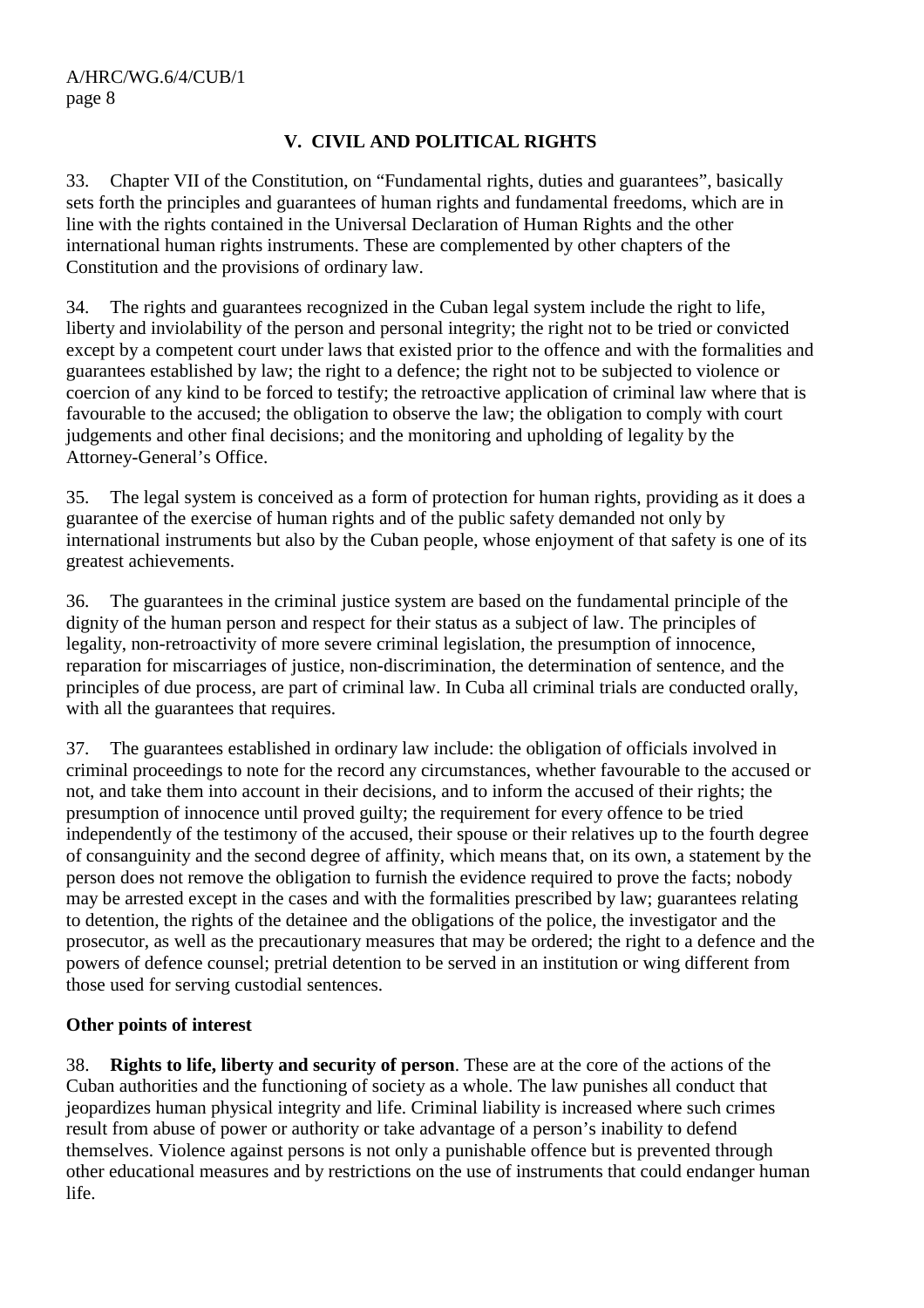39. **Death penalty**. Even though this is included in Cuba's national legislation, it is applied only in highly exceptional cases. It is handed down by the competent court only for the most serious cases of those crimes to which it applies. The death penalty cannot be imposed on persons below 20 years of age or on women who were pregnant at the time of the offence or are pregnant at the time of sentencing. In 1999, the National Assembly passed Act No. 87 amending the Criminal Code and providing for life imprisonment for various crimes mainly as an alternative to the death penalty. Since 2000, with a single exception in April 2003, Cuba's policy has been not to carry out any punishment of this kind. A group of convicts had their death sentences commuted in May 2008. Cuba has incorporated the safeguards established by the United Nations in this regard into its legislation and implements them fully.

40. **Freedom of religion**. The Cuban revolution respects all churches and all religious beliefs, without any discrimination whatsoever. The Cuba State protects the freedom of worship and the Constitution establishes the separation of church and State. Under articles 8, 42 and 55 of the Constitution, the State recognizes, respects and guarantees freedom of religion (the right to have religious beliefs or change them and to worship, or to have no religious beliefs and not to worship), religious institutions are separated from the State and all belief systems enjoy equal treatment.

41. The 1992 Constitutional reform established the secular nature of the Cuban State. Religious institutions freely choose their ordained functionaries and assign them to different regions in the country; they organize a considerable number of religious activities, at the local, national and international level and regularly receive religious literature and international representatives.

42. There are some 400 religions and religious institutions established around members' beliefs. In addition to Catholicism and the various Protestant and evangelical churches, other important religions in Cuba are African religions, spiritualism, Judaism, and the church of the Jehovah's Witnesses. All of them have churches and houses of worship where they can practise, and they do so regularly without hindrance. Before the Revolution came to power, many of these religions were outlawed, despite their large followings. The Revolution recognized them and did away with all legal provisions discriminating against or punishing believers for their religious faith.

43. General education is provided by the State. It is free of charge and based on the discoveries and benefits of science. Parents are free to give their children a religious and moral upbringing that reflects their beliefs; this may take the form of religious instruction given at home or in theological seminaries.

44. **Freedom of opinion, expression and the press**. Article 53 of the Constitution recognizes this right to all citizens. The material conditions for its exercise are created by the high standard of education and culture and the fact that the press, radio, television, cinema and other mass media are socially owned.

45. There is wide debate in Cuba on topics of all kinds relating to the political, economic, social and cultural life of the nation and the planet. Discussion and artistic creation is encouraged in intellectual, cultural and academic circles, and this is reflected in the diversity of publications and the variety of artistic productions available to the general public. In 2007 more than 70 writers and publishers attended 26 international book fairs, including the most important ones, in Frankfurt, Guadalajara and Barcelona. Cuba encourages very free creation, which results in intense intellectual activity that is reflected in various publications that regularly circulate throughout the country, and in the range of work generated by Cuba's highly diverse artistic community. Cuba has 723 periodicals, 406 in print and 317 on digital media, and 91 radio stations. The seventeenth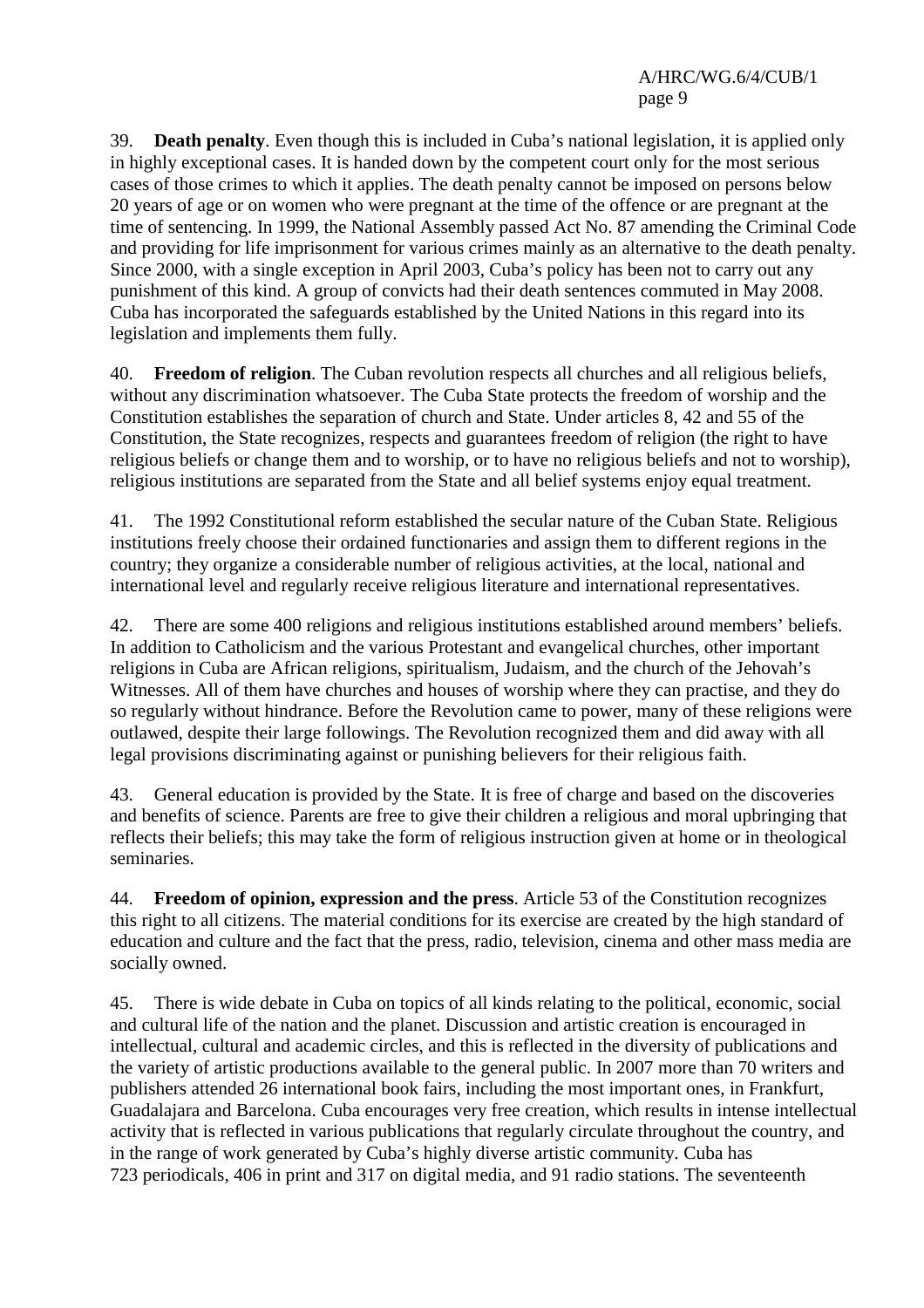Cuban International Book Fair in 2008 visited 42 cities and put in circulation more than 8 million copies of new titles, of which over half were purchased by the public in just the 24 days the Fair lasted, at modest prices reflecting the high priority the State attaches to this question.

46. Cuban artists and creators belong to various NGOs (dance, music, design, fine arts, etc.), including the Hermanos Saíz Association, which brings together, on a strictly voluntary basis, the most important Cuban writers, artists, intellectuals and promoters under 35; and the Cuban Writers and Artists Union (UNEAC), which has 8,454 members (2007). With the broad democratization of culture in Cuba, it has been possible to hold numerous conferences of artists and creators, and these have fostered open and thorough debate on various topics. The seventh UNEAC Congress in April 2008 broadened the range of topics for discussion, political, economic and social.

47. A wide-ranging debate on Cuban reality was recently conducted across the country. More than 5 million Cubans from all sectors of society attended 215,687 meetings and more than 1.3 million suggestions, criticisms and proposals were put forward.

48. Information and communications technologies are at the service of the whole people.**<sup>3</sup>** Training in their use is free. The United States blockade affects Internet access, restricting the bandwidth availability and making for high connection costs, as connection is currently only possible via satellite. Cuba observes the principle that available resources should benefit the largest possible number of Cubans. Priority is given to facilitating access through social and community centres and institutions, such as schools, universities, hospitals and health centres, libraries, research centres, local, provincial and national government departments and arts and cultural centres.

49. **Right of peaceful assembly, association and demonstration**. Article 54 of the Cuban Constitution recognizes these rights, which are also protected by other laws, including the Associations Act (Act No. 54) and the Labour Code, which guarantees the right to organize and the right of all workers to meet, discuss and express their views freely on all issues or matters affecting them. There are 19 national unions and a Central Federation. These rights are widely exercised in Cuba. Civil society in Cuba comprises more than 2,000 organizations, some of the most prominent being the social and grass-roots organizations formed by women, peasants, workers, youth, students, pioneers and neighbourhood residents, and the scientific, professional, technical, cultural, artistic, sporting, religious and fraternal, friendship and solidarity associations and any others operating under the Associations Act.

50. **Right to equality, non-discrimination and the gender perspective**. The Cuban Constitution devotes one chapter, containing several articles, including articles 41, 42 and 43, to provisions on equality. Equal rights and duties are granted to all citizens, and all forms of discrimination are prohibited; discrimination is punishable by law.

51. All citizens are considered equal, regardless of race, skin colour, sex, convictions or national origin. The very composition of the National People's Assembly reflects the diversity of the Cuban people. The 614 deputies include representatives of all sectors. More than 28 per cent are labourers, farmers, service workers, teachers and health workers; 266, or 43.32 per cent of members of parliament, are women; 35.67 per cent are black or mestizo; 118 deputies are aged between 18 and 40; and more than 56 per cent were born after the triumph of the Revolution. The average age is 49 and 99.02 per cent have higher secondary education or higher education.

52. Cuba runs many programmes to consolidate social justice and equity. Broad public-interest programmes have particularly benefited those social sectors that suffered exclusion and discrimination during the colonial and neocolonial periods.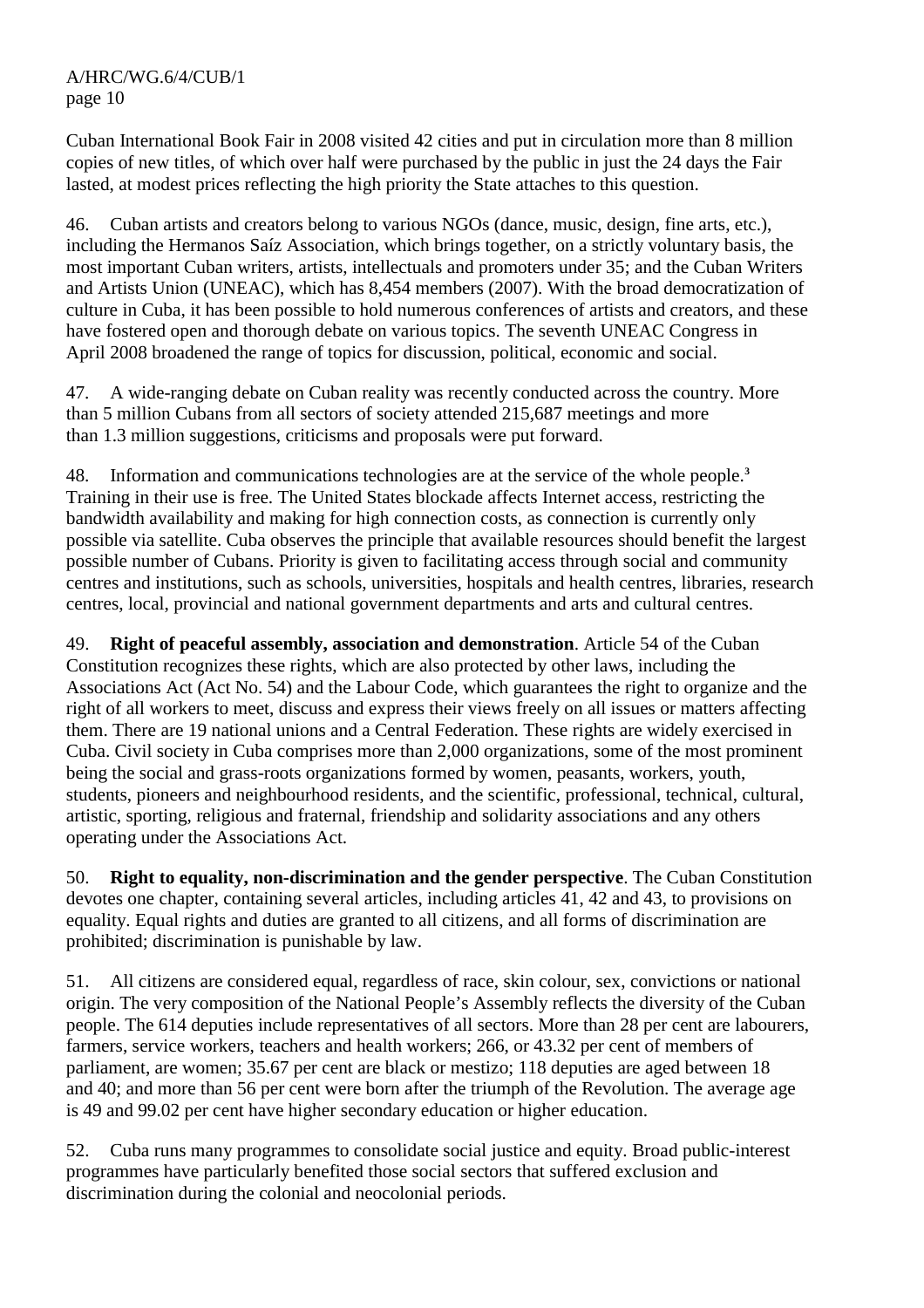53. Substantial progress has been made in gender equality. Women enjoy the same rights and opportunities as men. There is a legal framework for the protection and promotion of all their rights, including sexual and reproductive rights. The Government has demonstrated its political will and commitment to the advancement of women. One example is the National Action Plan for Follow-up of the Beijing Fourth World Conference on Women, whose performance is evaluated regularly. The Plan guarantees gender mainstreaming in policies and programmes. The Federation of Cuban Women (FMC) is the national mechanism for the advancement of women.

54. In terms of employment, women account for 46.23 per cent of the workforce in the civil State sector. Women account for 38.26 per cent of all managerial positions; and for 66 per cent of the occupational category of technicians and professionals in the civil State sector. In the Council of State elected in 2008, women increased their representation by 16 per cent to 25.8 per cent. A further step forward in the advancement of women at work was the adoption of Decree-Law No. 234, on working women's maternity arrangements, which allows the mother and the father to decide which of them will take parental leave to look after the baby once the nursing period has ended.

55. **Right of complaint and petition**. Under article 63 of the Constitution, "All citizens have the right to bring complaints and address petitions to the authorities and to receive proper attention or responses in a reasonable time, in accordance with the law". All State agencies are required to set up an office to deal with the public. This will receive, consider and answer complaints from the public within the required time. Local and regional people's bodies, the National Assembly, the Council of State and political and social organizations, also receive requests and complaints and respond in timely fashion. The Attorney-General's Office has a Department for the Protection of Citizens' Rights.

56. **Right to participate in government**. This right is protected by article 131 of the Constitution and the other articles of chapter XIV, on "The Electoral System". Under article 131, all legally qualified citizens have the right to take part in the governance of the State, directly or through their elected representatives on the bodies of People's Power, and to that end to participate as prescribed by law in regular elections and referendums conducted by free, equal and secret ballot. This right is guaranteed under the Elections Act, Act No. 72 of 1992.

57. Each citizen is not only a holder of political power; they are also beneficiaries and joint owners of the nation's resources, wealth and basic means of production.

## **VI. ECONOMIC, SOCIAL AND CULTURAL RIGHTS**

58. Cuba has made significant progress in the realization of economic, social and cultural rights.

59. **Education: a right of all Cubans**. Cuba eradicated illiteracy in 1961 and is now working on the universalization of higher education. Chapter V of the Constitution, on "Education and Culture", establishes that education is a public service provided free of charge. This function is performed by the State as a non-transferable duty and a right of all Cubans, without distinctions or privileges.

60. The Cuban State has created the material conditions and human capital to ensure quality education for all, with universal coverage and free of charge at all levels, regardless of students' or their family members' gender, skin colour, income, religion, opinions or political ideas.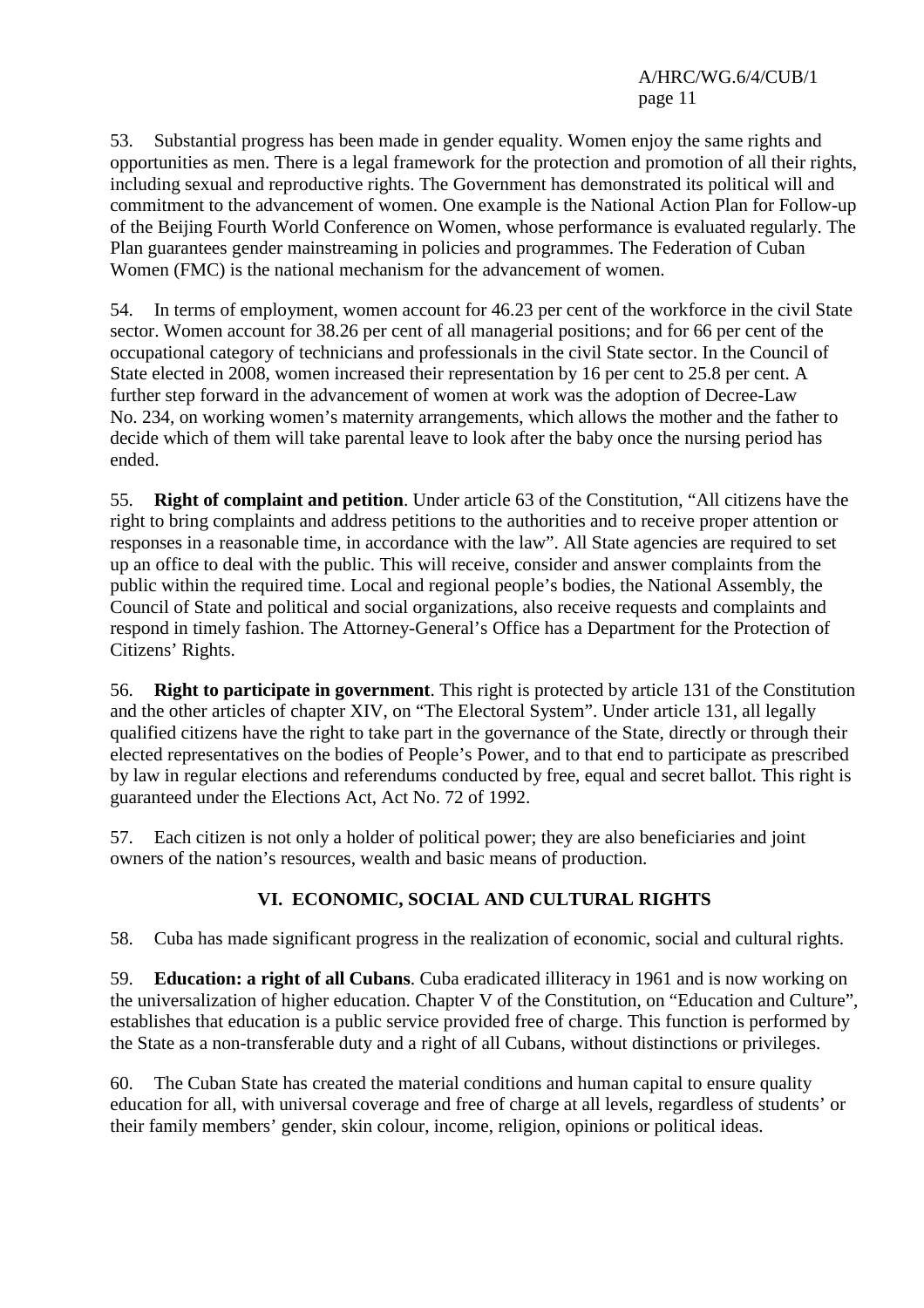61. School enrolment in different forms in the 0-5 age group in 2007/08 was 99.5 per cent. Enrolment for 6 to 11-year-olds was 99.7 per cent and for 6 to 14-year-olds 99.2 per cent. Nearly 70 per cent of young Cubans aged between 18 and 23 are at university. Cuba has one teacher for every 30 inhabitants. One hundred per cent of children with special educational needs receive appropriate attention in special schools.

62. Education is constantly being improved. The projects undertaken include: teaching of computing from primary level on; educational technology such as television and video in every classroom; creation of two educational television channels; establishment of special programmes for university education for older adults; creation of university-level units in every municipality in Cuba in order to provide universal access to that level of education. The Social Workers Programme has enabled thousands of young people to advance up to university level and perform socially useful work.

63. Of the Cuban State's budget expenditure for 2007, 19.3 per cent was earmarked for education. Cuba has far exceeded the six objectives of the UNESCO Education for All Programme.

64. **Right to culture**. Culture and science in all their manifestations are fostered and promoted in Cuba, as are freedom of artistic creation, the defence of Cuba's cultural identity and the conservation of the nation's heritage and artistic and historical wealth. Culture is in reach of all social sectors and all citizens, including those living in rural areas, are offered equal opportunities for developing their full potential. Cuba sees culture as one of the main sources of development, because of the spiritual, creative, emotional, moral and ethical richness it brings to society and to the nation's material and intangible heritage.

65. The Cuban system has 72 art schools, 20 of them elementary level and 37 intermediate level, and 15 art instructor training schools. In the 2007/08 school year the Higher Institute of Art had 1,511 students and there are also two higher education colleges in two of the provinces, Holguín and Camagüey. All in all there is a total of more than 27,000 students who receive free artistic training. The broad range of teaching throughout the country makes it possible to raise artistic talent to high levels. There is a large network of cultural institutions throughout Cuba.**<sup>4</sup>**

66. **Right to work**. The right to work has constitutional status in Cuba. Employment is not subject to the vagaries of the market. Employment policy is guided by the following principles: full employment; equal opportunities for employment, without discrimination of any kind; freedom to choose employment; employment as the basis of social security; financial remuneration for retraining courses; demonstrated suitability for access to employment; equal pay for equal work; prohibition of child labour; guarantee of workplace health and safety; continuing training for skills enhancement.

67. Cuba has ratified 89 International Labour Organization (ILO) conventions, including seven of the eight core conventions. Labour and social legislation is consistent with their provisions and, in some cases, goes beyond the international standards set by those conventions, granting more extensive rights, benefits and protection to all workers.

68. At the end of 2007 the unemployment rate stood at 1.8 per cent. There are programmes to address the special needs of women, youth, persons with disabilities and those who have served prison sentences, among others.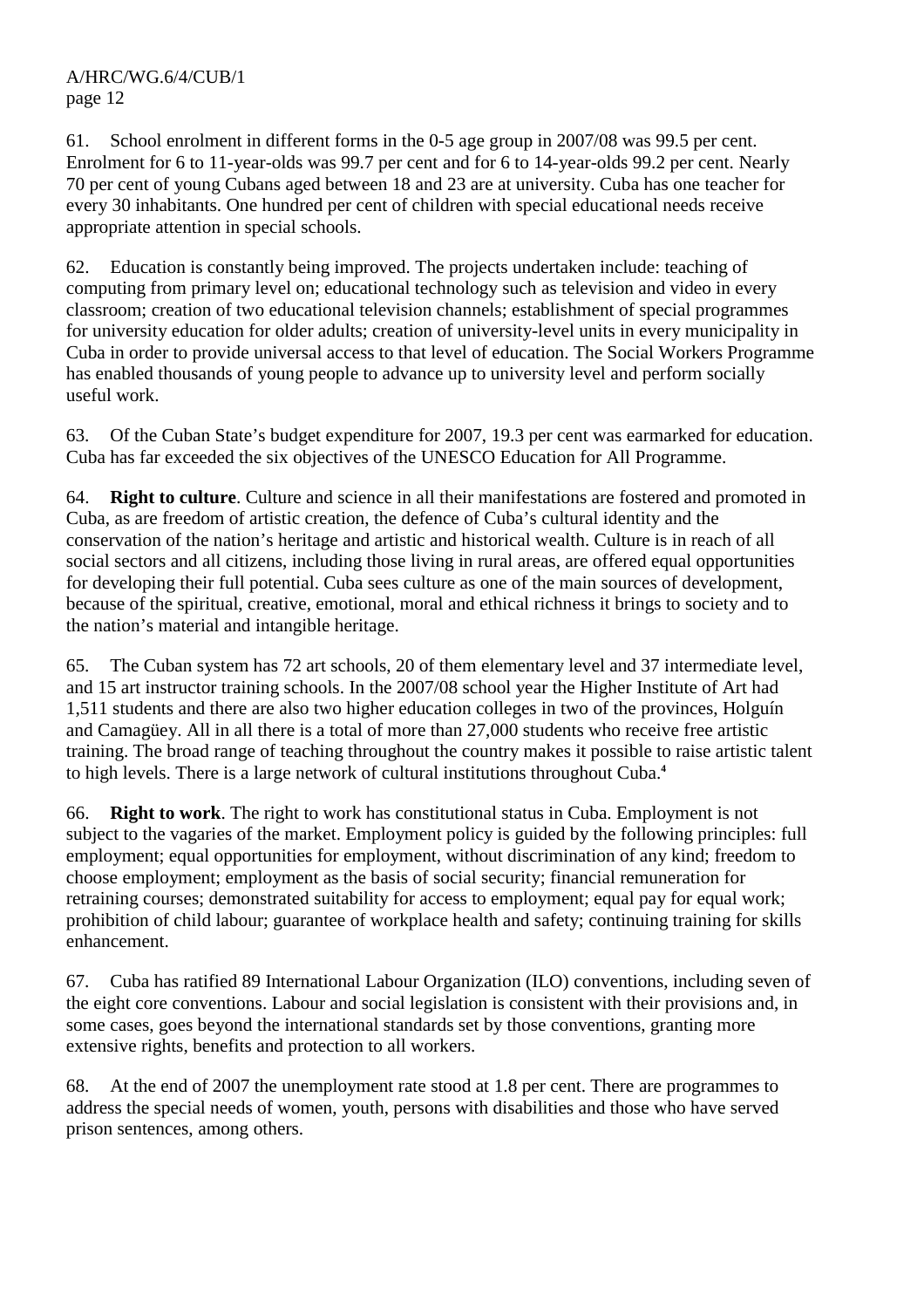69. Cuba has established the function of social labour inspector, an official who receives special training to sit on workplace health and safety committees. Cuba also provides comprehensive preand post-natal facilities and has one of the world's most advanced laws on maternity leave.**<sup>5</sup>**

70. **Right to health**. Every Cuban has guaranteed access to quality health services free of charge, a right established for all Cubans under the Constitution (art. 50) and the Public Health Act (Act No. 45, chap. I, art. 4).

71. The right to health is realized through the national health system, which is entirely State-funded and has an extensive network of institutions nationwide staffed by more than 500,000 health workers. Services range from primary and preventive care to surgical interventions using the latest technologies. Cuba's health indicators are similar to those of developed countries. One of these is the infant mortality rate for children under 1, which is 5.3 per thousand live births, with a life expectancy of 77.97 years.

72. Despite the negative impact of the United States policy of hostility and blockade on the acquisition of resources and medical technologies, Cuba makes a colossal effort to keep its health services up to the highest standards of excellence. In the short and medium term, it seeks to increase life expectancy at birth to more than 80 years and reduce child mortality for children under 5 to less than 5 per thousand live births. A major investment programme is under way, which includes the refurbishment of many hospitals, polyclinics and other health units and the construction of new facilities such as genetics centres and rehabilitation wards.

73. Priority is given to high-impact programmes such as cardiology, cancer, nephrology, ophthalmology and organ transplantation. Progress is being made towards screening for the entire population for the early diagnosis of disease. The effectiveness of some other programmes is also being enhanced, including the mother and child programme; the vaccination programme, which ensures one of the world's highest immunization coverage rates; prevention of communicable diseases; elderly care; and anti-smoking programmes.

74. **International cooperation and solidarity**. Despite the financial difficulties and resource constraints facing Cuba as a result of its situation as a developing country subjected to a tight blockade by the United States and an unjust international economic order, it has made a modest contribution in support of the cause of the human rights of other peoples.

75. From 1963 until 31 May 2008 Cuban cooperation abroad involved more than 341,000 civilian workers in 154 countries, including more than 126,000 health experts and technicians in 104 countries. At present, nearly 51,000 Cuban experts and technicians provide services in 96 countries, including more than 38,000 in the health sector in 74 countries.

76. Operation Miracle an eye-operation solidarity programme, has helped restore the sight of more than 1.3 million patients from 33 countries since July 2004 and as at 15 October 2008.

77. In education, methods developed by Cuban experts, such as "*Yo si puedo*" ("Sure I can") and "*Yo si puedo seguir*" ("I can go further"), have proved of great value in making millions of people literate, notably indigenous and Afro-descendant populations and women in rural areas. As at 14 October, more than 3.4 million people in 24 countries have been made literate with these methods. More than 30,000 young people from 124 countries and five overseas territories are studying in Cuba, nearly 24,000 of them studying medicine.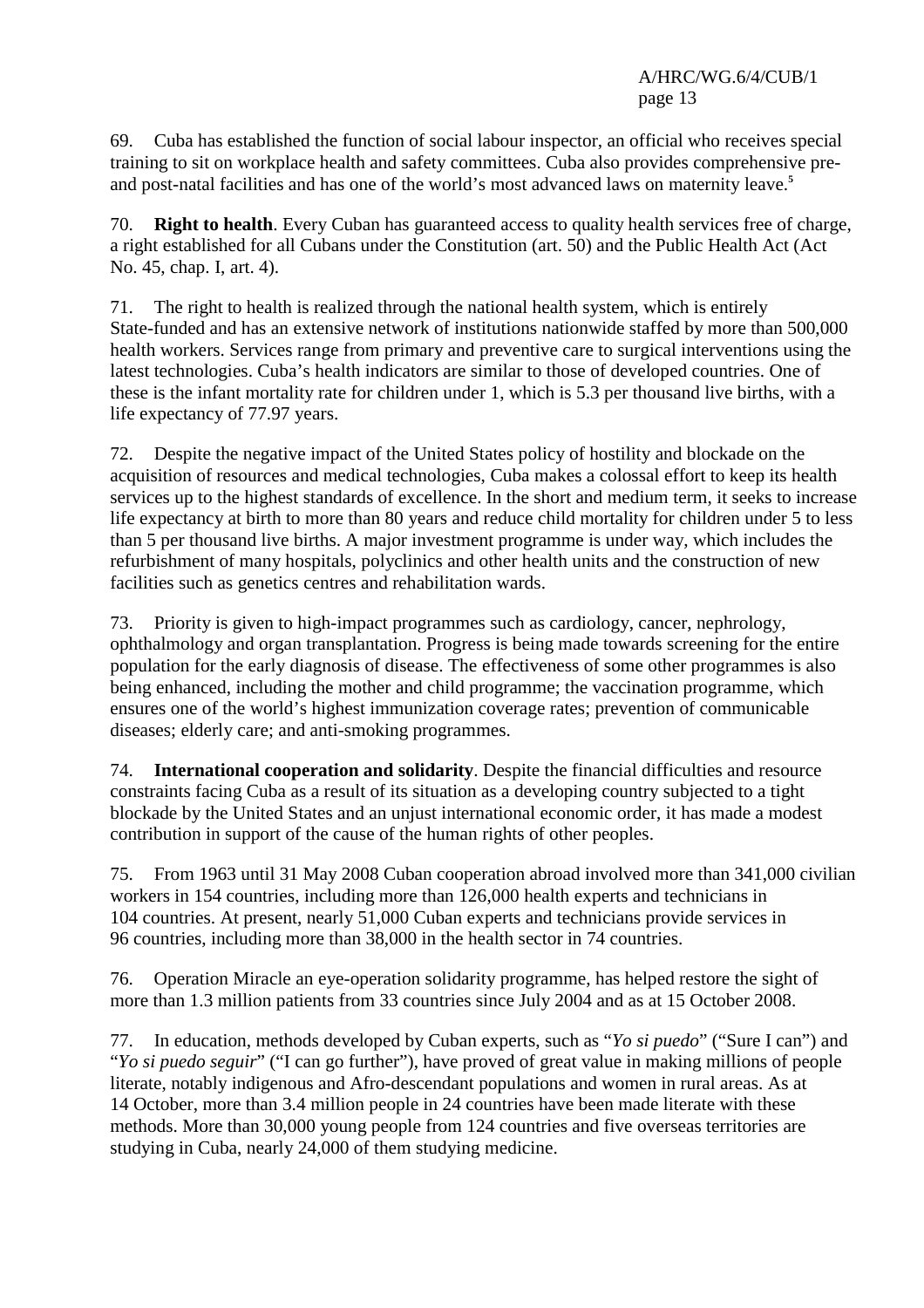78. Between 1961 and the 2007/08 school year, over 52,000 young people from 132 countries and five overseas territories graduated from Cuban universities, including more than 34,000 from Africa.

79. On 19 September 2005 the Henry Reeve international contingent was created to provide emergency medical assistance to countries hit by natural disasters. More than 4,000 workers have been involved in its work since then, 687 in Guatemala, 2,564 in Pakistan, 602 in Bolivia, 135 in Indonesia, 54 in Mexico, 79 in Peru and 35 in China. They have provided medical assistance to more than 3 million victims, carried out more than 19,000 surgical operations and saved 468,000 human lives.

## **VII. PROTECTION OF CITIZENS' RIGHTS**

80. Cuba has an extensive and effective inter-agency system, also involving political and social organizations, to receive, process and answer any complaint or request from individuals or groups of individuals in respect of the enjoyment of any human rights, as provided in article 63 of the Constitution.

81. The main guarantor of this right is the Attorney-General's Office, which was mandated under Act No. 83 of 1997 (art. 8 (c)) to address complaints submitted by citizens about alleged violations of their rights. Under article 24, paragraph 2, of the Act, the Office is responsible for ordering the full restoration of legality by means of a decision from the prosecutor. Where the complaint relates to the action of a body, the prosecutor will investigate all the allegations and, if the person is in the right, will order restoration of their rights and consequently of legality. The prosecutor is obliged to take the case through to a final resolution and their action is binding on offenders.

82. In order to strengthen this role, the Attorney-General's Office created the Department for the Protection of Citizens' Rights and similar departments in each provincial prosecutor's office. In the municipalities, one of the prosecutors is assigned to this area of work.

83. The Attorney-General's Office, through the designated prosecutor, considers, investigates and answers the reports, complaints and claims legally addressed to it by citizens. The most important complaints are routinely monitored by a team of specialists from the Attorney-General's Office, who look into the cases arising and take appropriate action to prevent further violations.

84. Cuba has other bodies and mechanisms to deal with citizens' complaints and petitions in respect of human rights, including: social organizations, the National Revolutionary Police and in particular its mechanisms for dealing with the public, departments which deal with the public in each of the bodies of the central State administration, the Office of the Secretary of the Executive Committee of the Council of Ministers, delegates to the people's municipal assemblies and municipal and provincial administrative councils as well as the standing committees of the National Assembly, and the Council of State's mechanisms for dealing with the public.

85. Cuba has legal guarantees to ensure that everyone, whether Cuban citizen or foreigner, can assert their rights before the courts or the competent authorities and require that they be defended from violation. This system, which is thoroughly authentic and adjusted to the needs of Cuba's people, has been systematically improved to ensure its effectiveness and its ability to meet people's needs and expectations.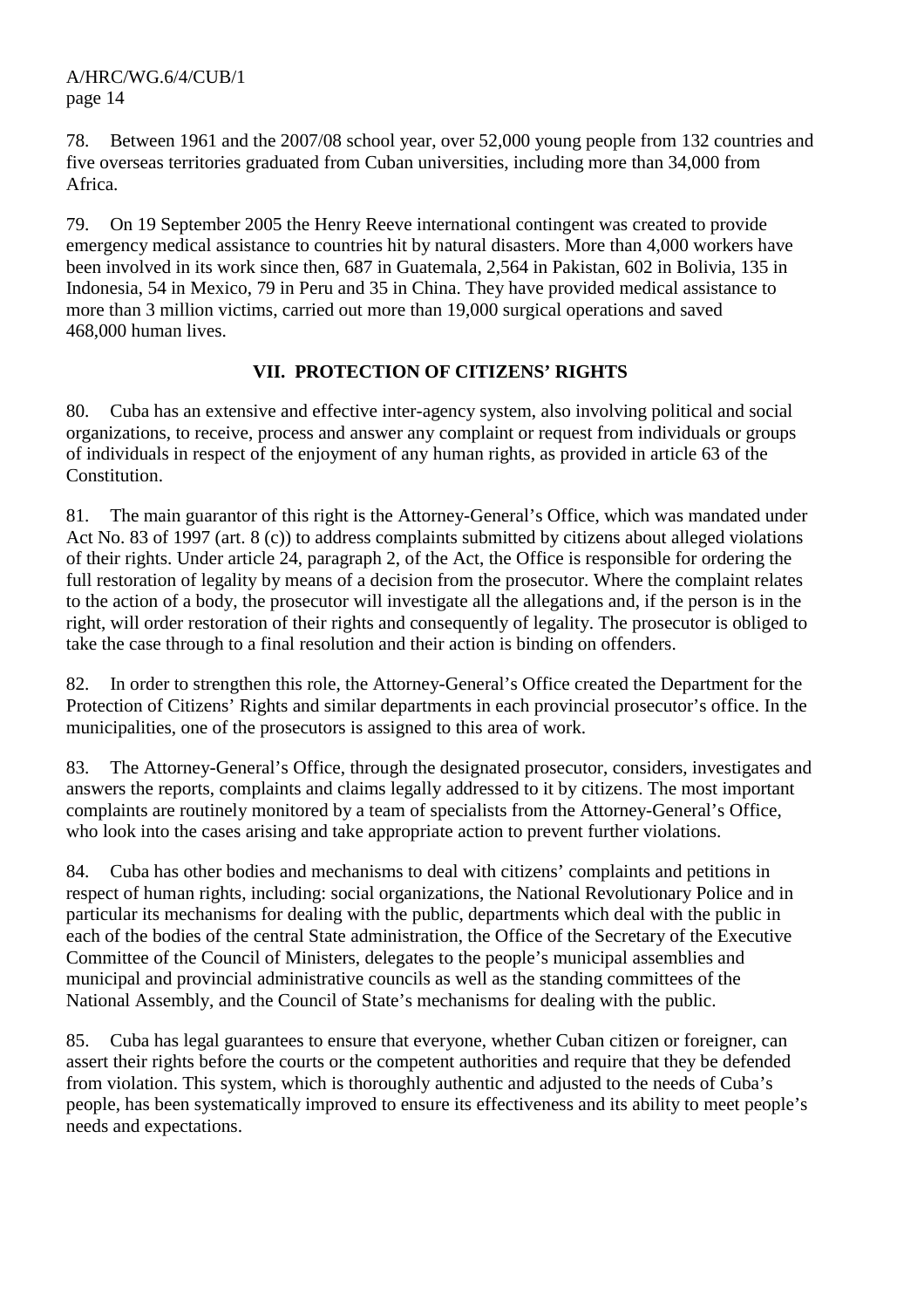86. Cuba has other home-grown mechanisms for monitoring and enhancing the realization of human rights. One example is the system of social workers, who provide services in the community and identify Cuban families' support needs. Social assistance protects 328,462 families and benefits 599,505 people. Of these, 16,180 receive help in the home, 77.6 per cent are older people, 21.8 per cent are persons with disabilities and 0.6 per cent are working mothers with children with severe disabilities.

87. Cuba will continue working to improve its human rights promotion and protection system.

### **VIII. PRISON SYSTEM**

88. The Revolution did away with the prison regime inherited from the Batista tyranny and has built up a penitentiary system which is profoundly humane and based on respect for and strict application of laws and regulations. It is inspired by the principle of re-educating and rehabilitating every inmate to rejoin society.

89. The old prisons, which lacked the most basic amenities, were closed. New prisons were built, some closed, some open, based on standards and principles developed by international criminal science and best practices in the treatment of prisoners.

90. Some of the key elements of the Cuban prison system are:

 (a) Improvements in penitentiary law and regulations, applying the 95 provisions of the Standard Minimum Rules for the Treatment of Prisoners;

 (b) Adoption and enhancement of a graduated system, whereby prisoners move through various regimes until they are given parole, based on their behaviour and the minimum sentence they are to serve;

 (c) Establishment of criteria for classification of the prison population in order to ensure better treatment for groups and individuals (based on legal situation, sex, age, nationality, personal characteristics, level of risk, etc.);

 (d) Building of premises suitable for prison facilities (group and individual cells, with air, lighting, ventilation, sanitary facilities and showers);

 (e) Voluntary participation in socially useful work, paid in accordance with national pay scales and with workplace health and safety guarantees;

(f) Financial help to prisoners' families and social security for prisoners;

 (g) Introduction of an education subsystem in prisons for general and technical schooling, including universalization of education;

 (h) Introduction of a health subsystem for primary and specialized medical and dental care for prisoners;

(i) Artistic, sporting and leisure activities;

 (j) Technical and vocational training and ongoing in-service training for prison staff (jurists, psychologists, educationalists, defectologists, sociologists and administrators).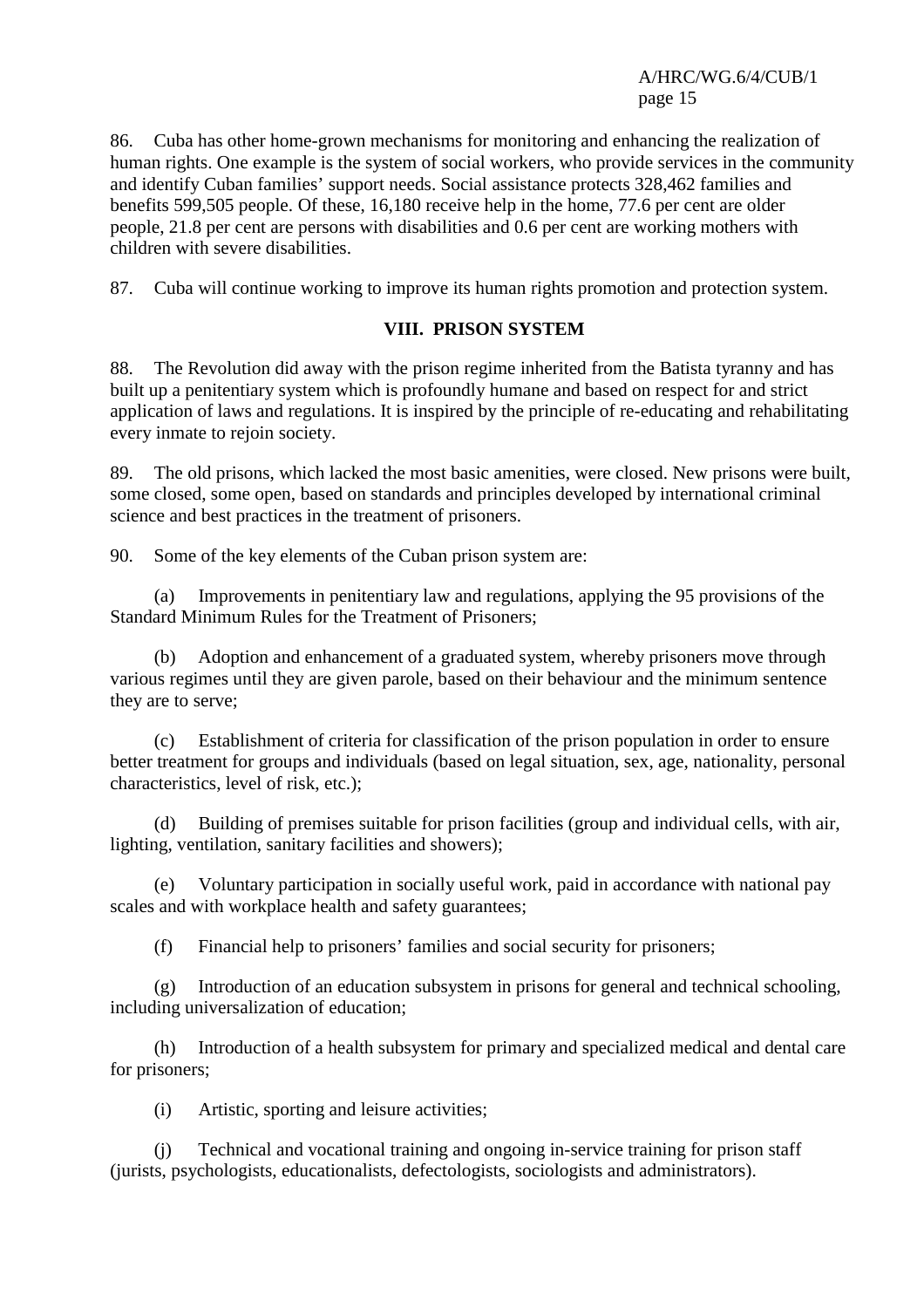91. The foundations of the Cuban prison system are clearly established in the Constitution, the Criminal Code, the Criminal Procedure Act and the prison regulations.

92. The Interior Ministry, the People's and Military Courts, the Attorney-General's Office and the Social Services and Prevention Committees are actively involved in upholding and ensuring legality in the prison system. The Attorney-General's role is essential in this regard.

93. With the graduated approach to prison treatment, prisoners may earn up to two months a year off their sentence for good behaviour, transfer from high- to low-security prisons and have prison terms commuted to non-custodial sentences.

94. Violence and abuse, both physical and mental, are totally prohibited and constitute an offence under the law.

95. Prisoners are given an adequate diet of at least 2,400 kilocalories a day and drinking water. Their families may also bring them up to 40 pounds of foodstuffs and other items on every visit.

96. Female prisoners are held in women's prisons, where all the staff are female and fully trained. Young prisoners also receive special treatment. They are held in juvenile prisons or in areas separate from the adult prison and are looked after by specialist staff.

97. Prisoners keep in regular touch with their families through visits, the use of conjugal quarters (available to inmates of both sexes), telephone calls and letters. To encourage good behaviour, prisoners may also be awarded passes or special home visits without a guard. They are taken to hospitals, funeral homes or burials in the event of the serious illness or death of a close relative.

98. Visits are conducted with no wire, bars, glass or barriers of any other kind preventing direct contact between prisoners and their families. As part of the comprehensive treatment for the prison population, and with a view to minimizing the negative effects of social isolation, supervised visits are made to cultural, sports, historical and economic centres. Prisoners' right to profess any faith and receive religious assistance is respected.

99. All prisoners are guaranteed free medical and dental care. The prison system has hospitals, health centres and medical points, and in every province there are ordinary hospitals with wards for convicts. Prisoners are guaranteed specialist care in any hospital in the country and medical teams comprising a range of specialists make regular prison visits.

100. There is 1 doctor for every 300 prisoners, 1 dentist for every 1,000, for preventive, support and specialist care, and 1 nurse for every 120 prisoners.

101. Pregnant prisoners receive medical care during pregnancy and are transferred to special wards for care. The birth takes place in hospital conditions and is attended by medical staff. They are also put on a special enhanced diet during pregnancy and until the child is one year old; during that period the prisoner is with her child all the time to ensure breastfeeding. Once the year is up, the baby may be handed over to family members or placed in a nursery free of charge.

102. Cuba continues to improve its prison system. Special emphasis is placed on education, with a view to making prisoners' rehabilitation and social reintegration even more effective. Tarea 500 (Task 500), launched in 2000, is a programme designed to transform prisons into schools, and help rescue and guide young people and minors who risk committing offences.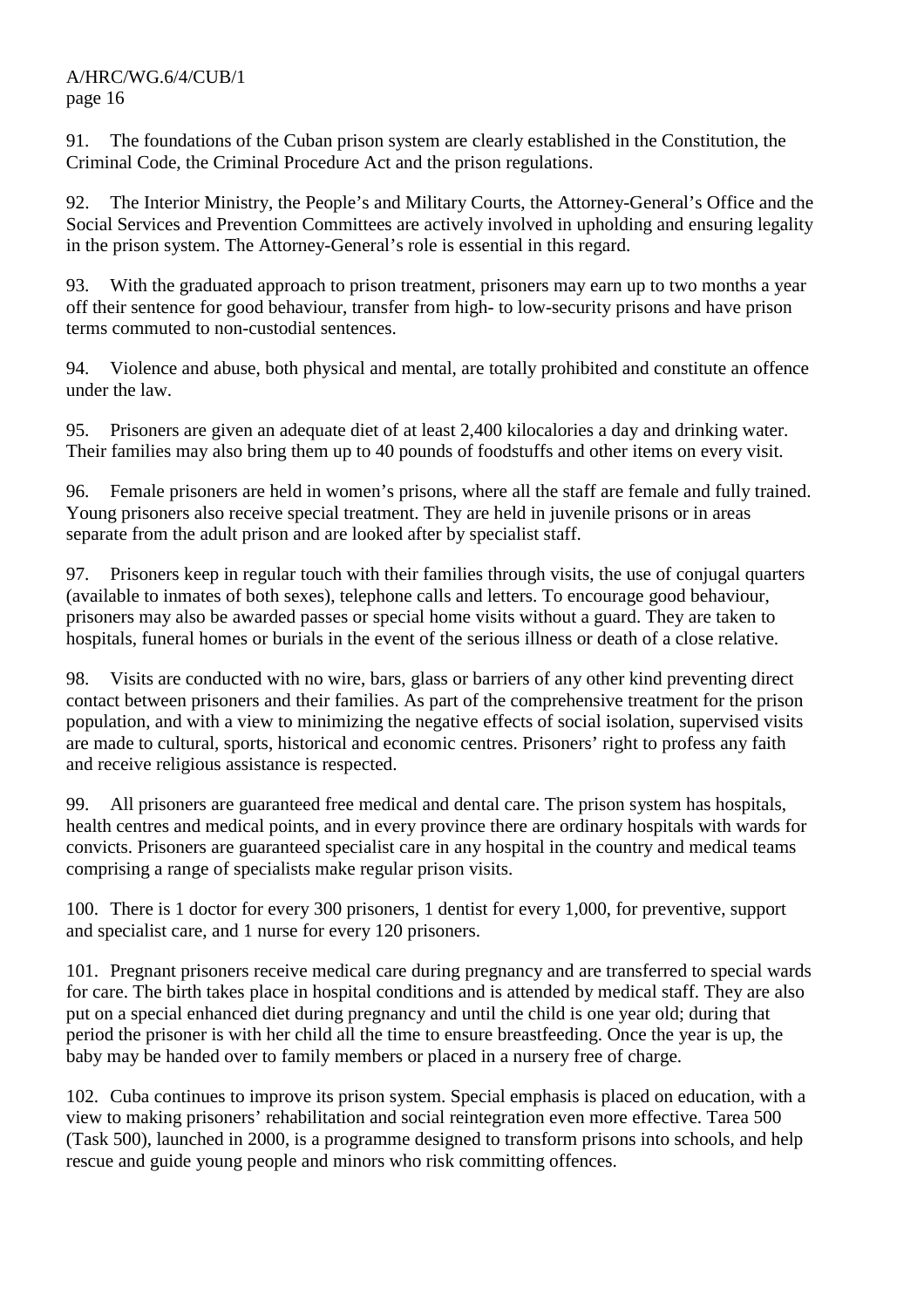103. Training courses for prisoners have been set up and are run in 100 per cent of Cuba's prisons, and over 90 per cent of those currently serving sentences attend on a voluntary basis. Courses are taught using video technology, closed circuit television, educational publications and additional teaching materials, with advice from Ministry of Education teachers. School education up to twelfth grade is given, along with technical training in trades such as bricklaying, carpentry, plumbing, electricity, handicrafts, welding and male and female hairdressing. Computing and physical education courses have been introduced, and encouragement given to libraries and sporting, recreational and cultural activities, and to specialist festivals and tournaments between prisons. Prisoners are also offered access to higher (university) education.

104. In 2005 facilities of a new kind were built, called working and learning centres, to enable persons deprived of their liberty, selected on grounds of conduct and discipline to study and work in an open regime, to obtain a level of all-round culture.

### **IX. CUBA'S COOPERATION WITH THE UNITED NATIONS HUMAN RIGHTS MACHINERY**

105. Cuba has a long history of international cooperation in the field of human rights. It has demonstrated its unequivocal willingness to engage in frank and open dialogue on all issues, provided that respect prevails.

106. In 1988 the Cuban Government received a visiting mission of five members, including the president, of the Commission on Human Rights. The mission report recognized that there was no human rights situation in Cuba that would warrant selective treatment.

107. The following year, 1989, Cuba reiterated its willingness to cooperate with the United Nations Secretary-General in following up the recommendations contained in the report of that mission. This process was interrupted by the decision by the United States to manipulate it for its own hostile anti-Cuban purposes. Except for 1998, United States pressure and blackmail barely let up in the anti-Cuban campaign between 1990 and 2005.

108. Despite its principled opposition to such spurious manoeuvres, the Cuban Government never broke off its cooperation with those human rights mechanisms that are applied universally and on a non-discriminatory basis. Cuba was one of the first countries to receive a visit from a United Nations High Commissioner for Human Rights, in the person of Mr. José Ayala Lasso, in 1994.

109. In 1995 Cuba invited a delegation of international NGOs - France-Libertés, the International Federation of Human Rights Leagues, Doctors of the World and Human Rights Watch - to visit. The representatives of these organizations received the full support of the Cuban authorities and did what they had set out to do, including visiting several prisons and interviewing prisoners they were interested in.

110. In 1998 Cuba extended invitations to visit to the Commission on Human Rights Special Rapporteurs on mercenaries and on violence against women, and they did so in 1999.

111. Cuba has systematically provided the information requested by the thematic procedures of the Commission on Human Rights and the Human Rights Council. Cuba has submitted several periodic reports to the international human rights treaty bodies. In August 2006 it presented and discussed its combined fifth and sixth reports to the Committee on the Elimination of Discrimination against Women and is preparing to submit its third periodic report to the Committee on the Rights of the Child and its fourteenth report to the Committee on the Elimination of Racial Discrimination.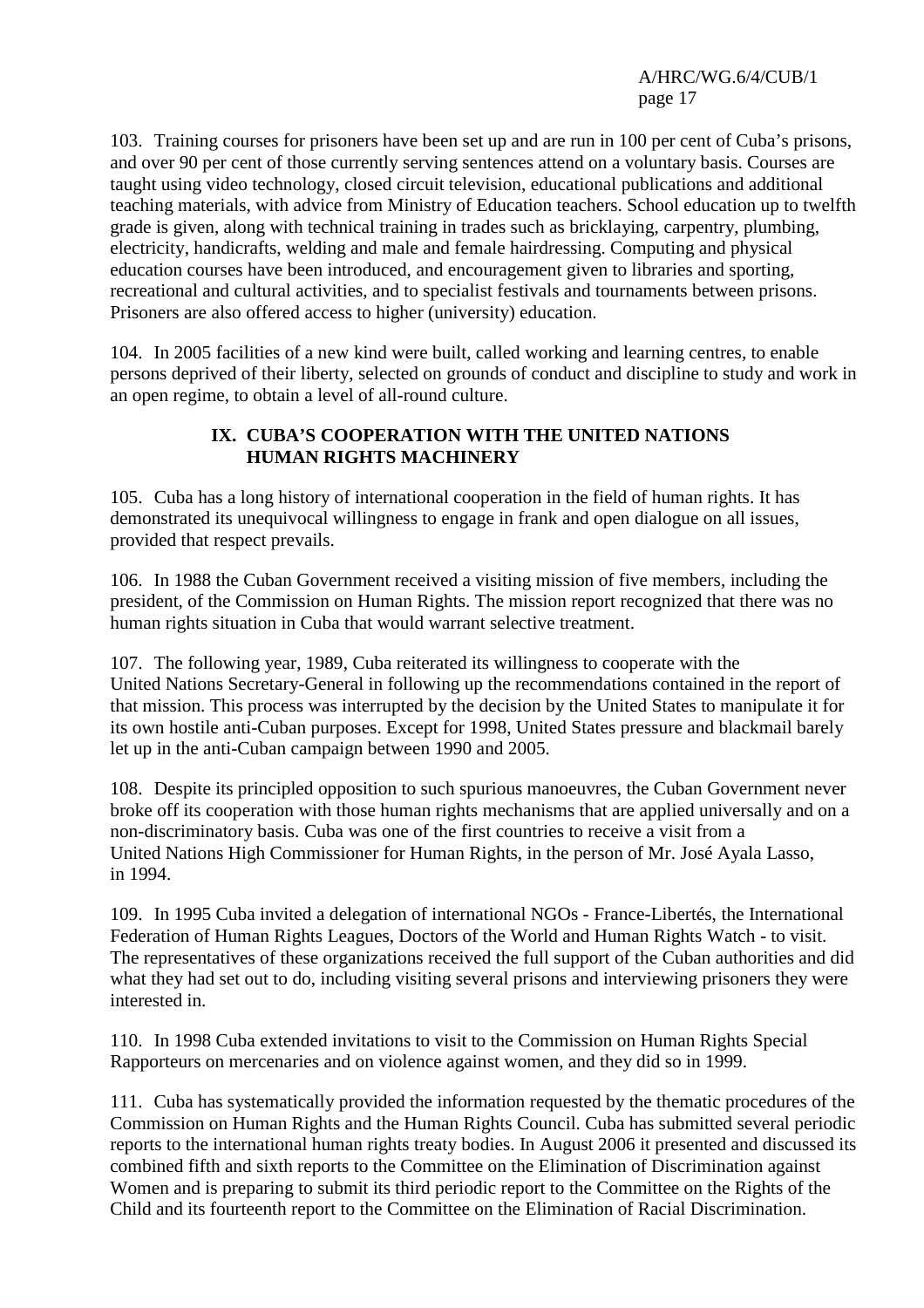112. Cuba has ratified a large number of international human rights instruments and is a State party to 41 of the most important treaties in this field.

113. The elimination in 2007 of the illegitimate mandate of the so-called Personal Representative of the High Commissioner for Human Rights on the situation of human rights in Cuba allowed Cuba to extend its policy of cooperation on human rights. In that context it received a visit from Mr. Jean Ziegler, Special Rapporteur on the right to food (28 October-6 November 2007), and the Cuban Government confirmed its readiness to extend further invitations to other special procedures of the Council. Cuba signed the International Covenant on Civil and Political Rights and the International Covenant on Economic, Social and Cultural Rights in February 2008.

114. Cuba participated actively in the Human Rights Council's institution-building process and continues to play an important part in strengthening the Council's work both in its national capacity and as Chair of the Non-Aligned Movement.

## **X. OBSTACLES AND PROBLEMS**

115. **Policy of hostility, embargo and aggression applied by successive United States Governments**. The United States economic, trade and financial embargo constitutes an act of genocide under article II, paragraph (c), of the 1948 Convention on the Prevention and Punishment of the Crime of Genocide and an act of economic warfare according to the London Naval Conference of 1909. This economic warfare has been a constant feature of the United States policy against Cuba for nearly 50 years. Its purpose, as stated in April 1960, has been "to bring about hunger, desperation and the overthrow of the Government" of Cuba.

116. Two of the best-known and most widely reviled components of the blockade are the so-called Torricelli Act (1992) and Helms-Burton Act (1996). Their provisions are contrary to the Charter of the United Nations and violate international law. The direct economic damage caused to the Cuban people by the application of the United States economic, commercial and financial blockade of Cuba from the time these laws were imposed virtually 50 years ago until May 2008 amounts to more than \$93 billion. Taking into account the devaluation of the dollar and the fluctuations in its value over time, at current rates this is equivalent to \$224.6 billion.

117. During the two terms of President George W. Bush's administration hostility towards Cuba has escalated to unprecedented levels. The May 2004 report of the so-called Commission for Assistance to a Free Cuba and its July 2006 addendum, which includes a secret chapter on aggressive actions, expose the intentions of the authorities in Washington: to impose "regime change" against the will of the Cuban people, not excluding the use of military force to that end.

118. The Cuban people has suffered mercenary invasions; biological assault and attacks by radio and television; external encouragement of illegal and violent emigration; plans to assassinate its top leaders; threat of nuclear war in 1962; as well as acts of sabotage and terrorism resulting in numerous casualties and major setbacks for Cuba's economic and social objectives.

119. The Cuban people have suffered the scourge of terrorism promoted, organized, financed or simply permitted with impunity by the United States Government. The 681 terrorist actions against the Cuban people and one mercenary invasion, all proved and documented, have brought about the irreparable loss of the lives of 3,478 men, women and children, while another 2,099 Cubans have been left physically disabled for life. Yet five young fighters against terrorism and defenders of the human rights of the Cuban people are still in arbitrary detention in the United States and subjected, along with their families, to psychological torture of the cruellest kinds.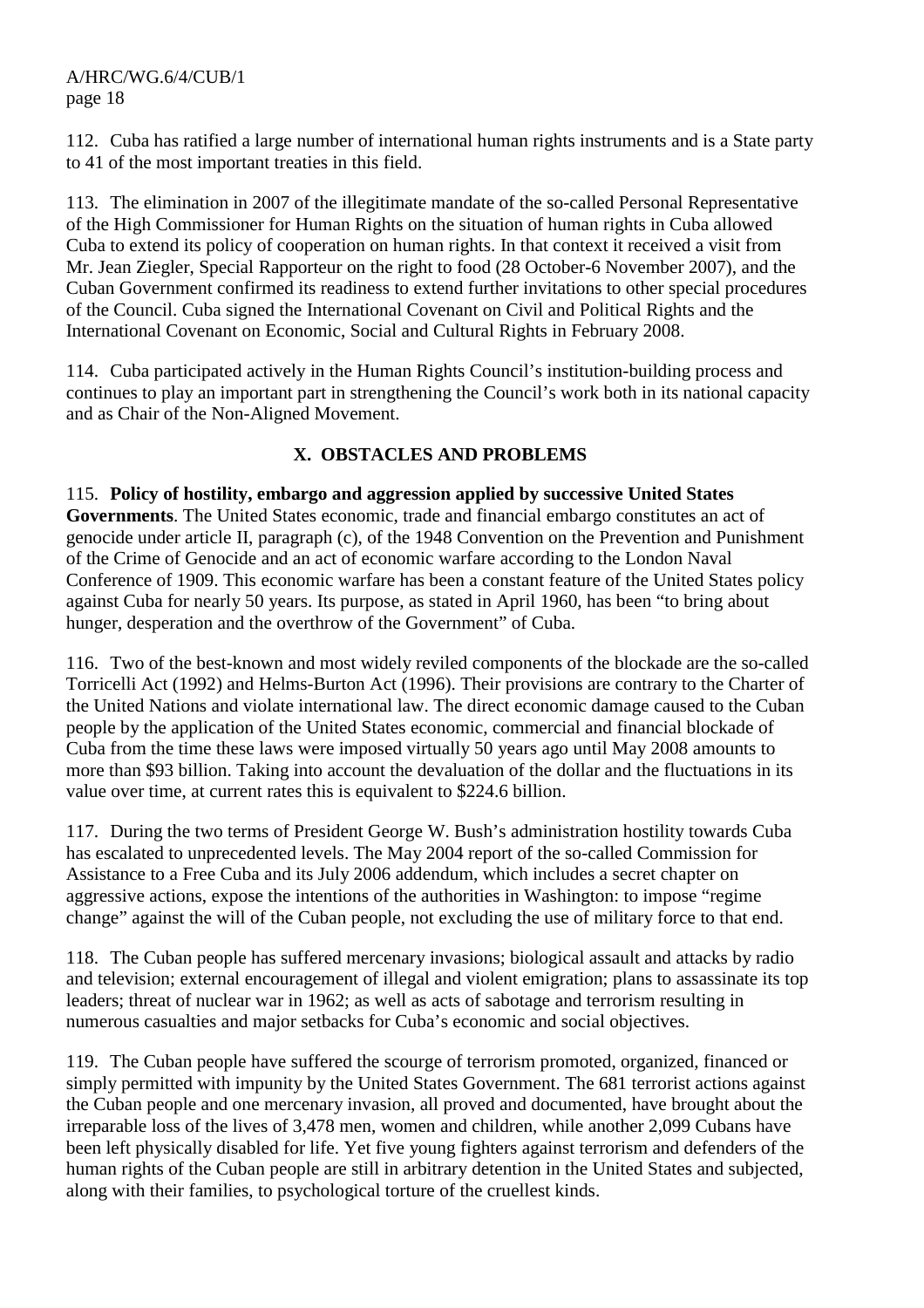## 120. **Recruitment, financing and use of mercenaries to further the United States**

**Government's anti-Cuba policy**. A key objective in the war and the hostility towards the Cuban nation has been to recruit and control hirelings of the United States anti-Cuba policy on Cuba's own territory and provide them with logistical and financial support.

121. The mercenaries working for imperialist policy against the Cuban people have adapted their methods according to the needs and phases of the strategy of aggression. They have gone from being invaders to being terrorists and from being terrorists to being bogus human rights defenders. Anti-Cuban political and media campaigns use the most sophisticated techniques and means of disinformation.

122. There has been a colossal increase in the funds and resources allocated to recruitment and payroll in pursuit of the United States Government's anti-Cuba policy. In fiscal years 2007 and 2008 the Bush administration put \$80 million towards State operations aimed at imposing "regime change" in Cuba. A great deal more was channelled into covert actions by its intelligence services.

123. The creation and financing of so-called "internal dissent" and its coverage by the international media are a lucrative business not only for the mercenaries recruited in Cuba to act against their own people, but chiefly also for the Miami-based terrorist mafia of Cuban origin.

124. The Cuban people defends its Revolution, which is the guarantee of its freedom and sovereignty and ensures respect for its Constitution and its laws. The agents of the foreign Power that seeks to destroy the Cuban nation are punished for their crimes, always in strict accordance with the highest international standards of justice and humanism.

125. **Climatic phenomena**. The ravages of hurricanes and tropical storms have always had a more or less adverse impact on Cuba. The combined effect of recent hurricanes Gustav and Ike as they crossed virtually all Cuba's territory is without doubt the most devastating in the history of these phenomena in terms of the extent of the damage caused. Though the rapid and efficient action of the Government of Cuba and its Civil Defence units prevented a worse disaster and helped to limit the destruction, the damage was extreme. Losses were initially estimated at around \$5 billion; in addition to agriculture, housing was one of the hardest-hit sectors, with damage to more than 444,000 dwellings, 63,249 of them completely destroyed.

126. **Human rights campaign against Cuba in the United Nations**. Cuba's undeserved condemnation over a period of years by the defunct Commission on Human Rights (1990-2005) and the Third Committee of the General Assembly (1992-1997) was an essential component of the anti-Cuba policy of successive United States Governments. Its purpose was to create a pretext for continuing and intensifying the policy of hostility, blockade and aggression against the Cuban nation.

127. The Human Rights Council's decision to discontinue the mandate of the so-called Personal Representative of the High Commissioner for Human Rights on the situation of human rights in Cuba was a historic act of justice and an acknowledgement of the illegal and discriminatory nature of 20 years of measures against Cuba.

128. Cuba comes to the universal periodic review mechanism ready to discuss any subject, provided its sovereignty and dignity are respected. It will not, however, recognize the validity of any value judgements based on documents produced by the anti-Cuban special mechanisms established under resolutions imposed by the United States on the former Commission on Human Rights.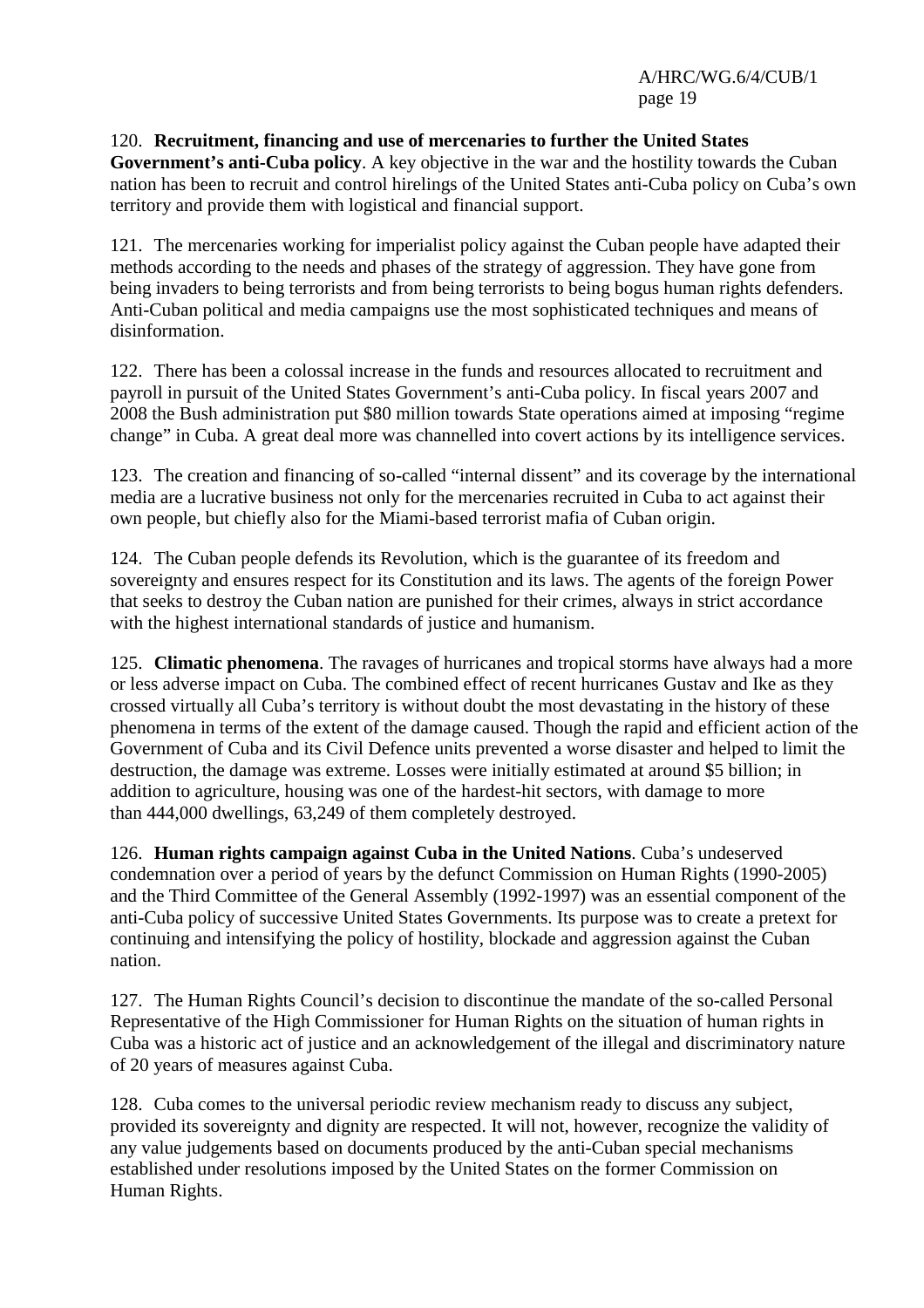#### **XI. CONCLUSIONS**

129. Despite the conditions of underdevelopment inherited from a colonial and neocolonial past, the tight blockade imposed by the United States Government, an unjust and unequal international economic order in which Cuba has been forced to find a place, and the adverse impact of increasingly frequent and destructive hurricanes and other natural disasters, the Cuban people has managed to make significant progress and is still consolidating its revolutionary transformations with the aim of building an evermore just, free, independent, fair, democratic, compassionate and inclusive society. The laws, institutions and functions of the Cuban State are based on the exercise of power by the great majority of workers, intellectuals, professionals and artists. Cuba has an extensive and active civil society. Cubans participate effectively and systematically in decision-making processes, not only in the political and electoral arenas but also in economic, social and cultural spheres.

130. The policy of hostility, blockade and aggression of successive United States Governments against Cuba has been a serious obstacle to Cubans' full enjoyment of human rights and fundamental freedoms, including the rights to life, peace, self-determination and development. Moreover, that policy violates several of the most elementary rights of the Cuban people.

131. Cuba cooperates with all non-discriminatory and universally applicable procedures and mechanisms of the United Nations human rights system and is prepared to continue with international cooperation and genuine dialogue on human rights.

132. The Cuban people will continue to proclaim and defend the revolution that made possible the realization of the civil, cultural, economic, political and social rights of every person in this country. It will work to make the revolution ever more efficient, productive and sustainable. It will continue to ensure, with dignity and quiet pride, its rights to self-determination, development, peace and a just, democratic and equitable international order. And it will pursue with determination the good works and universal thought of its national hero José Martí, who said "Homeland is humanity".

#### *Notes*

**1** Por las limitaciones establecidas al número de palabras para la elaboración de este documento, no será posible aplicar un enfoque de género a cada artículo, sustantivo y adjetivo.

**2** Cuba es Estado parte de numerosos instrumentos internacionales en la materia, entre ellos: la Convención Internacional sobre la Eliminación de todas las Formas de Discriminación Racial; la Convención sobre la Eliminación de Todas las Formas de Discriminación contra la Mujer; la Convención sobre los Derechos del Niño; el Protocolo Facultativo de la Convención sobre los Derechos del Niño relativo a la venta de niños, la prostitución infantil y la utilización de niños en la pornografía; el Protocolo Facultativo de la Convención sobre los Derechos del Niño relativo a la participación de niños en conflictos armados; la Convención Internacional sobre la Represión y el Castigo del Crimen del Apartheid; la Convención de la UNESCO contra la discriminación en la educación; la Convención contra la Tortura y Otros Tratos o Penas, Crueles, Inhumanos o Degradantes; la Convención Internacional contra el Reclutamiento, la Utilización, la Financiación y el Entrenamiento de Mercenarios. En febrero de 2008, Cuba firmó el Pacto Internacional de Derechos Civiles y Políticos y el Pacto Internacional de Derechos Económicos, Sociales y Culturales.

**3** El país contaba al cierre de junio de 2008 con más de 570 mil computadoras, que equivalen a 5,1 PC por cada 100 habitantes, un 70 por ciento de las cuales están conectadas en red. Existen 2 180 dominios - solo en la extensión .cu - y más de 3 500 sitios en Internet. El uso social de las TIC permite, que a pesar de las limitaciones del bloqueo al acceso a las tecnologías y a la conectividad por fibra óptica submarina internacional, tengamos más de 1 336 000 usuarios de servicios de Internet, de ellos 327 mil usuarios que navegan por Internet pleno.